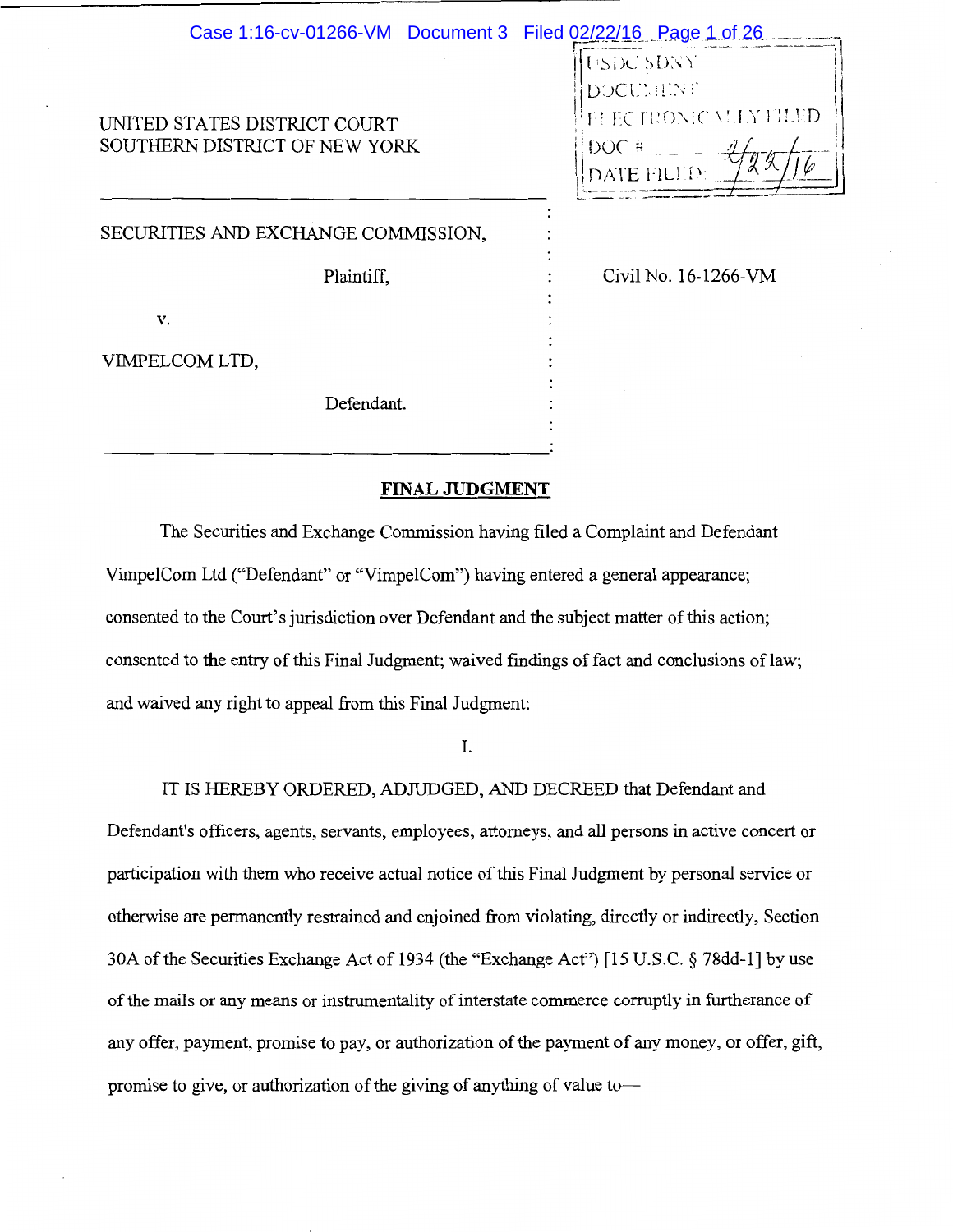Case 1:16-cv-01266-VM Document 3 Filed 02/22/16 Page 2 of 26

 $(1)$  any foreign official for purposes of-

(A)(i) influencing any act or decision of such foreign official in his official capacity, (ii) inducing such foreign official to do or omit to do any act in violation of the lawful duty of such official, or (iii) securing any improper advantage; or (B) inducing such foreign official to use his influence with a foreign government or instrumentality thereof to affect or influence any act or decision of such government or instrumentality, in order to assist Defendant in obtaining or retaining business for or with, or directing business to, any person;

(2) any foreign political party or official thereof or any candidate for foreign political office for purposes of-

(A )(i) influencing any act or decision of such party, official, or candidate in its or his official capacity, (ii) inducing such party, official, or candidate to do or omit to do an act in violation of the lawful duty of such party, official, or candidate, or (iii) securing any improper advantage; or

(B) inducing such party, official, or candidate to use its or his influence with a foreign government or instrumentality thereof to affect or influence any act or decision of such government or instrumentality, in order to assist Defendant in obtaining or retaining business for or with, or directing business to, any person; or

(3) any person, while knowing that all or a portion of such money or thing of value will be offered, given, or promised, directly or indirectly, to any foreign official, to any foreign political party or official thereof, or to any candidate for foreign political office for purposes of-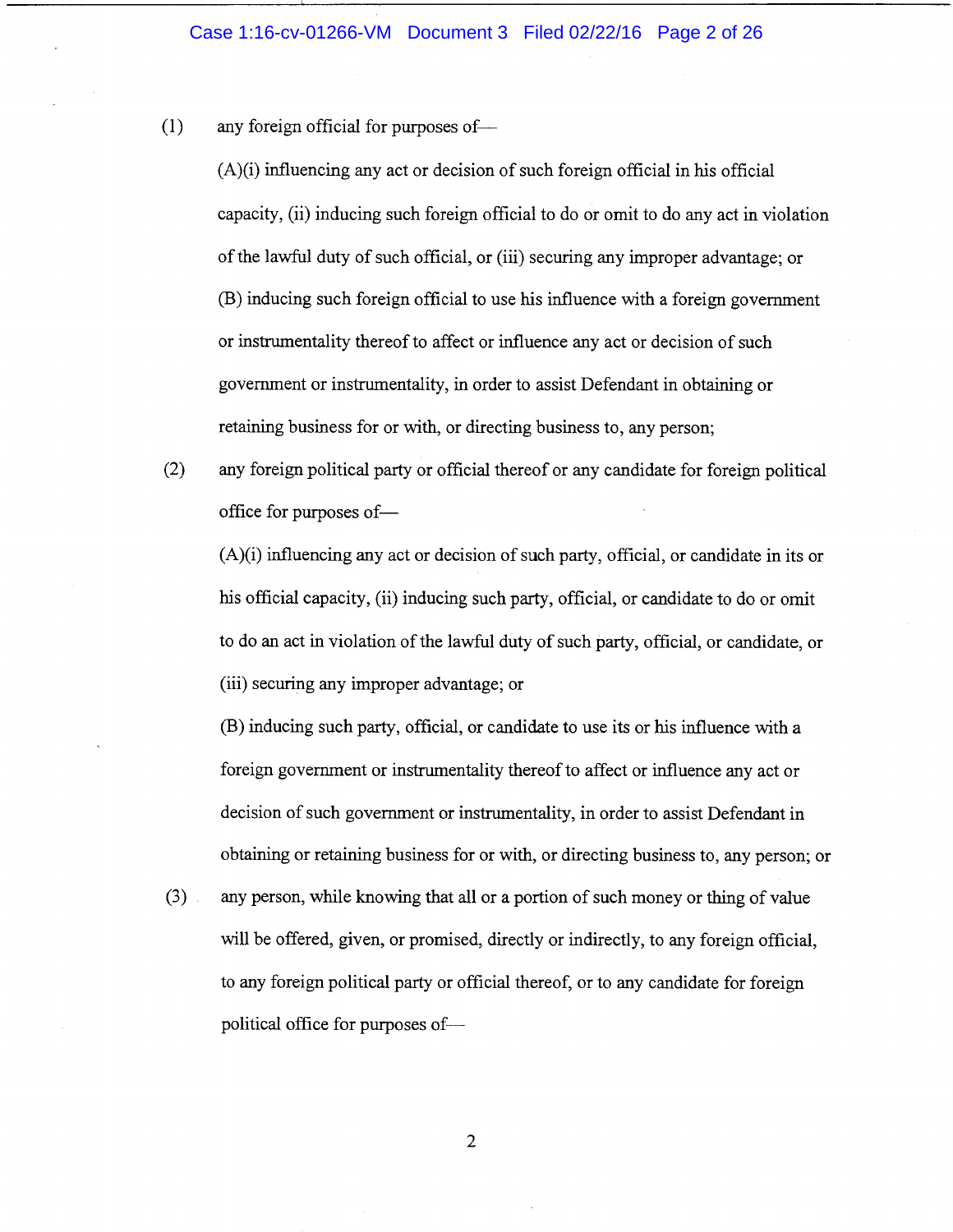(A)(i) influencing any act or decision of such foreign official, political party, party official, or candidate in his or its official capacity, (ii) inducing such foreign official, political party, party official, or candidate to do or omit to do any act in violation of the lawful duty of such foreign official, political party, party official, or candidate, or (iii) securing any improper advantage;

(B) inducing such foreign official, political party, party official, or candidate to use his or its influence with a foreign government or instrumentality thereof to affect or influence any act or decision of such government or instrumentality, in order to assist Defendant in obtaining or retaining business for or with, or directing business to, any person.

#### II.

IT IS HEREBY ORDERED, ADJUDGED, AND DECREED that Defendant and Defendant's officers, agents, servants, employees, attorneys, and all persons in active concert or participation with them who receive actual notice of this Final Judgment by personal service or otherwise are permanently restrained and enjoined from violating, directly or indirectly, Section 13(b)(2)(A) of the Securities Exchange Act of 1934 (the "Exchange Act") [15 U.S.C. § 78m(b)(2)(A)], by failing to make and keep books, records, and accounts, which, in reasonable detail, accurately and fairly reflect the transactions and dispositions of the assets of the Defendant.

## III.

IT IS HEREBY FURTHER ORDERED, ADJUDGED, AND DECREED that Defendant and Defendant's officers, agents, servants, employees, attorneys, and all persons in active concert or participation with them who receive actual notice of this Final Judgment by personal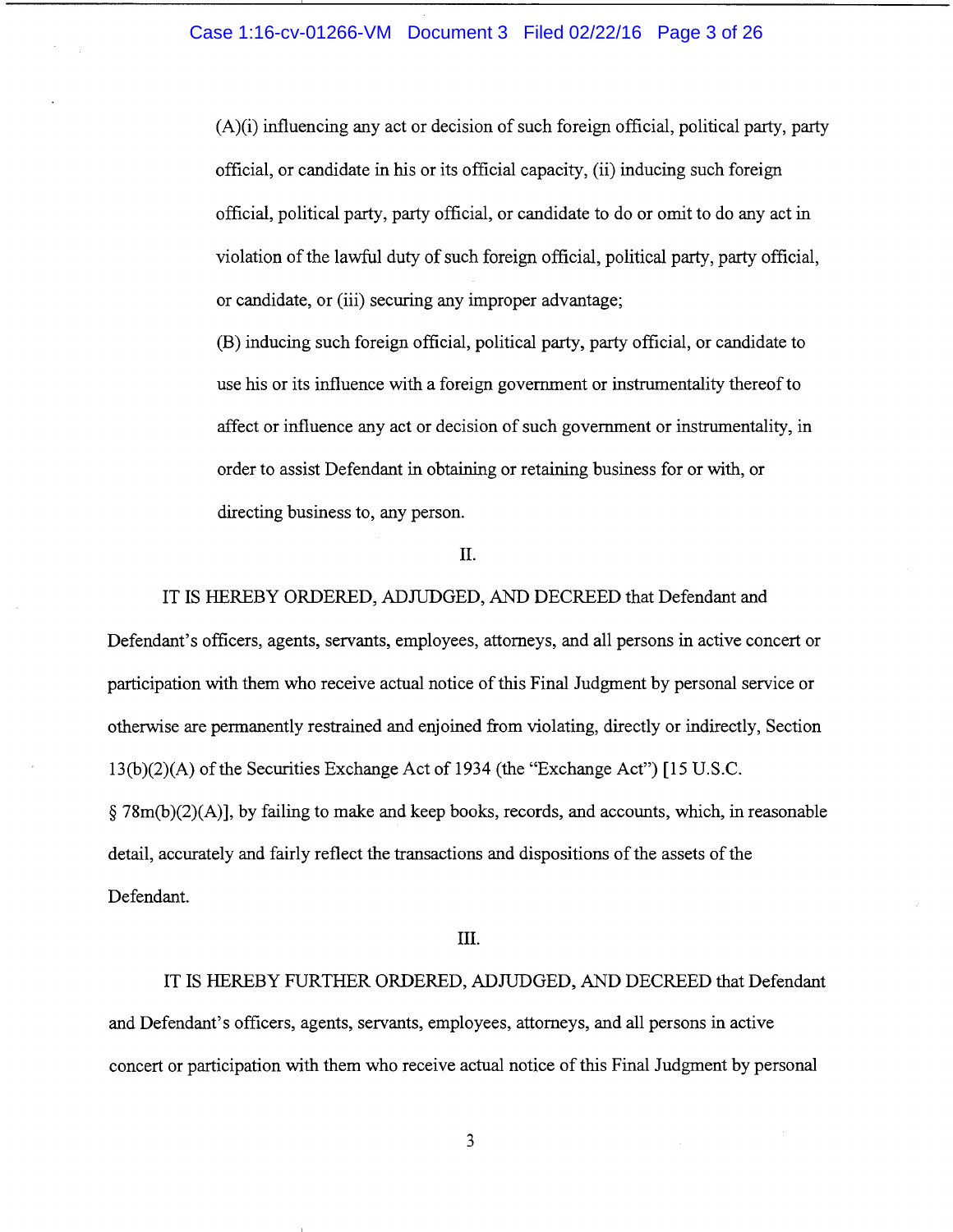## Case 1:16-cv-01266-VM Document 3 Filed 02/22/16 Page 4 of 26

service or otherwise are permanently restrained and enjoined from violating, directly or indirectly, Section 13(b)(2)(B) of the Exchange Act [15 U.S.C. § 78m(b)(2)(B)], by failing to devise and maintain a system of internal accounting controls sufficient to provide reasonable assurances that: (i) transactions are executed in accordance with management's general or specific authorization; (ii) transactions are recorded as necessary to permit preparation of financial statements in conformity with generally accepted accounting principles or any other criteria applicable to such statements, and to maintain accountability for assets; (iii) access to assets is permitted only in accordance with management's general or specific authorization; and (iv) the recorded accountability for assets is compared with the existing assets at reasonable intervals and appropriate action is taken with respect to any differences.

#### IV.

IT IS HEREBY FURTHER ORDERED, ADJUDGED, AND DECREED that Defendant is liable for disgorgement of \$375,000,000, representing benefits alleged to have been gained as a result of the conduct alleged in the Complaint. Defendant's disgorgement obligation in the amount of \$375,000,000 shall be deemed satisfied in part by Defendant's forfeiture payment of \$167,500,000 within ten (10) days of Defendant's resolution with the Prosecution Authority of the Netherlands and Defendant's forfeiture payment of \$40,000,000 within ten (10) days of its sentencing hearing as part of Defendant's resolution with the United States Department of Justice. In the event that Defendant's resolution with the Prosecution Authority of the Netherlands requires a payment less than \$167,500,000 in forfeiture or its resolution with the United States Department of Justice requires a payment less than \$40,000,000 in forfeiture, the Defendant acknowledges that its disgorgement obligation will be credited up to the amount of the forfeiture payment required by Defendant's resolution with the Prosecution Authority of the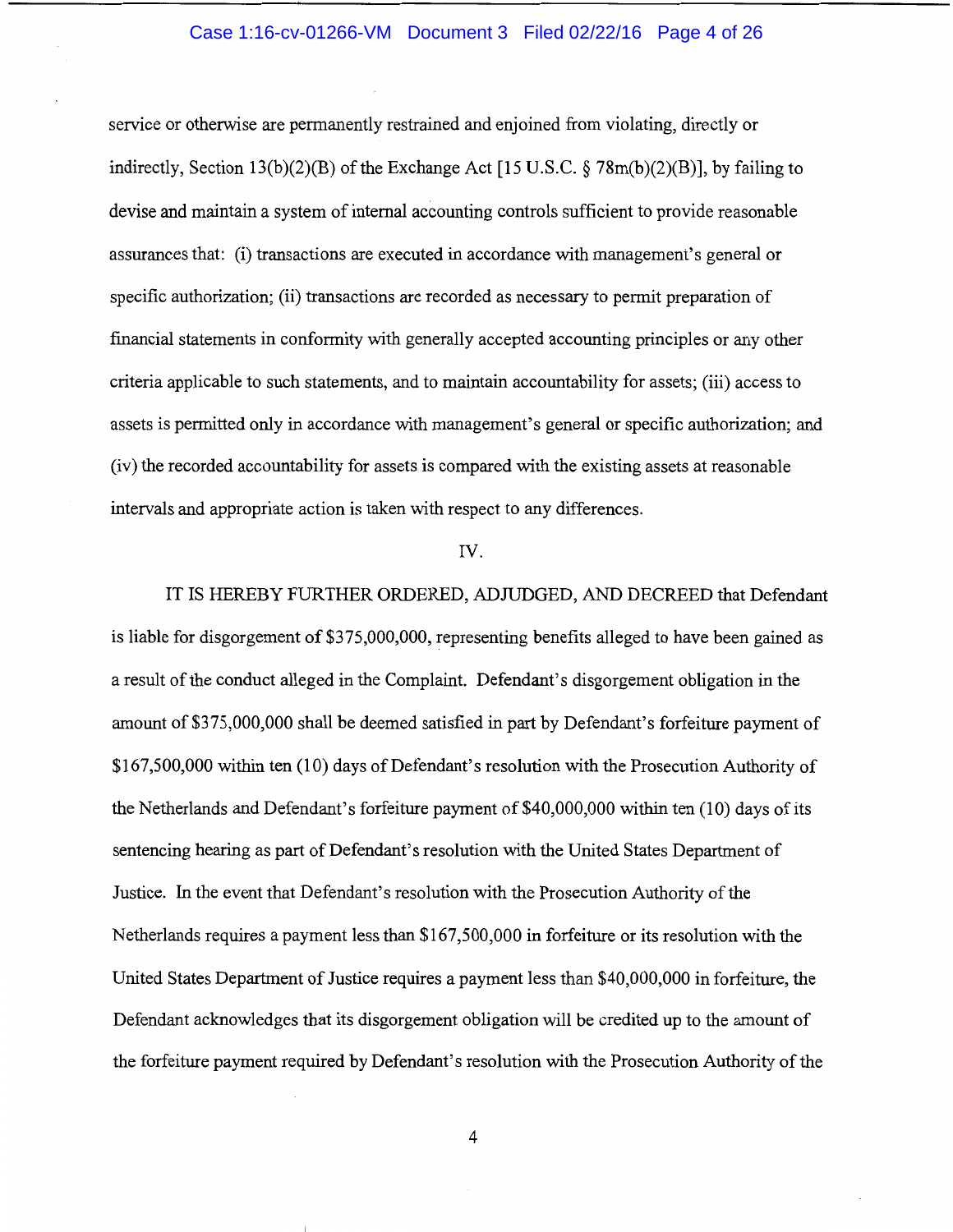# Case 1:16-cv-01266-VM Document 3 Filed 02/22/16 Page 5 of 26

Netherlands or required by Defendant's resolution with the United States Department of Justice, with the remaining balance due and payable to the Securities and Exchange Commission within 10 days of payment pursuant to Defendant's resolution with the Prosecution Authority of the Netherlands and with the United States Department of Justice. Should any amount of the payment made in connection with Defendant's resolution with the Prosecution Authority of the Netherlands be returned to the Defendant or any affiliated entity for any reason, that amount will not be credited as an offset to its disgorgement obligation and shall be due and payable to the Securities and Exchange Commission within 10 days of such event.

Defendant may transmit payment electronically to the Commission, which will provide detailed ACH transfer/Fedwire instructions upon request. Payment may also be made directly from a bank account via Pay.gov through the SEC website at

http://www.sec.gov/about/offices/ofm.htm. Defendant may also pay by certified check, bank cashier's check, or United States postal money order payable to the Securities and Exchange Commission, which shall be delivered or mailed to

> Enterprise Services Center Accounts Receivable Branch 6500 South MacArthur Boulevard Oklahoma City, OK 73169

and shall be accompanied by a letter identifying the case title, civil action number, and name of this Court; identifying VimpelCom Ltd as a defendant in this action; and specifying that payment is made pursuant to this Final Judgment.

Defendant shall simultaneously transmit photocopies of evidence of payment and caseidentifying information to the Commission's counsel in this action. By making this payment, Defendant relinquishes all legal and equitable right, title, and interest in such funds and no part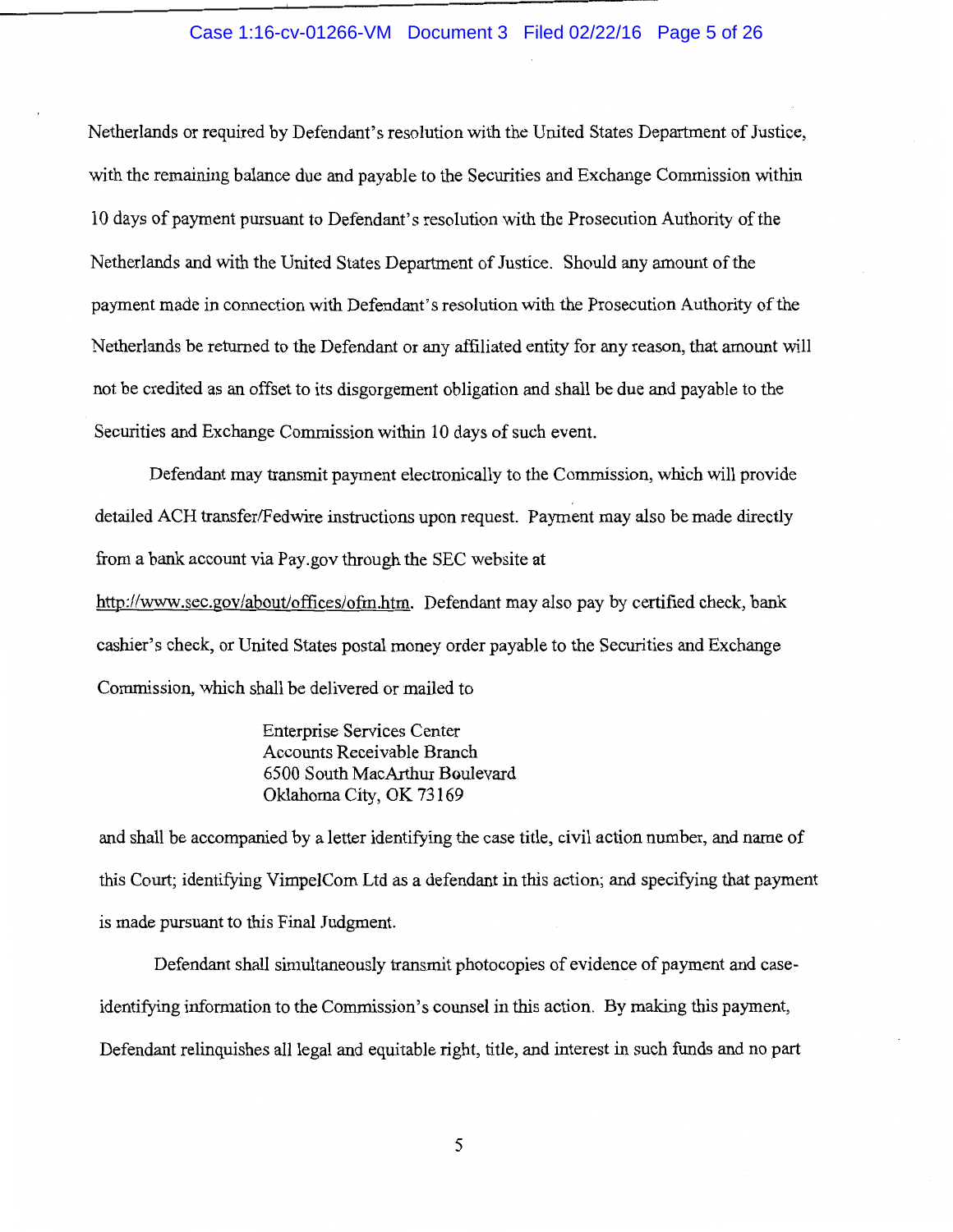# Case 1:16-cv-01266-VM Document 3 Filed 02/22/16 Page 6 of 26

of the funds shall be returned to Defendant. The Commission shall send the funds paid pursuant to this Final Judgment to the United States Treasury.

The Commission may enforce the Court's judgment for disgorgement by moving for civil contempt (and/or through other collection procedures authorized by law) at any time after 21 days following entry of this Final Judgment. Defendant shall pay post- judgment interest on any delinquent amounts pursuant to 28 U.S.C. § 1961.

v.

IT IS FURTHER ORDERED, ADJUDGED, AND DECREED that the Consent is incorporated herein with the same force and effect as if fully set forth herein, and that Defendant shall comply with all of the undertakings and agreements set forth therein, including, but not limited to, the undertakings to retain an independent monitor pursuant to paragraphs 3 through 33 of the Consent, and to certify, in writing, compliance with the undertakings set forth in the Consent. The certification shall identify the undertaking(s), provide written evidence of compliance in the form of a narrative, and be supported by exhibits sufficient to demonstrate compliance. The Commission staff may make reasonable requests for further evidence of compliance, and Defendant agrees to provide such evidence. Defendant shall submit the certification and supporting material to Charles Cain, Deputy Chief, FCPA Unit, Division of Enforcement, U.S. Securities and Exchange Commission, 100 F Street, N.E., Washington, D.C. 20549, no later than sixty (60) days from the date of the completion of the undertakings.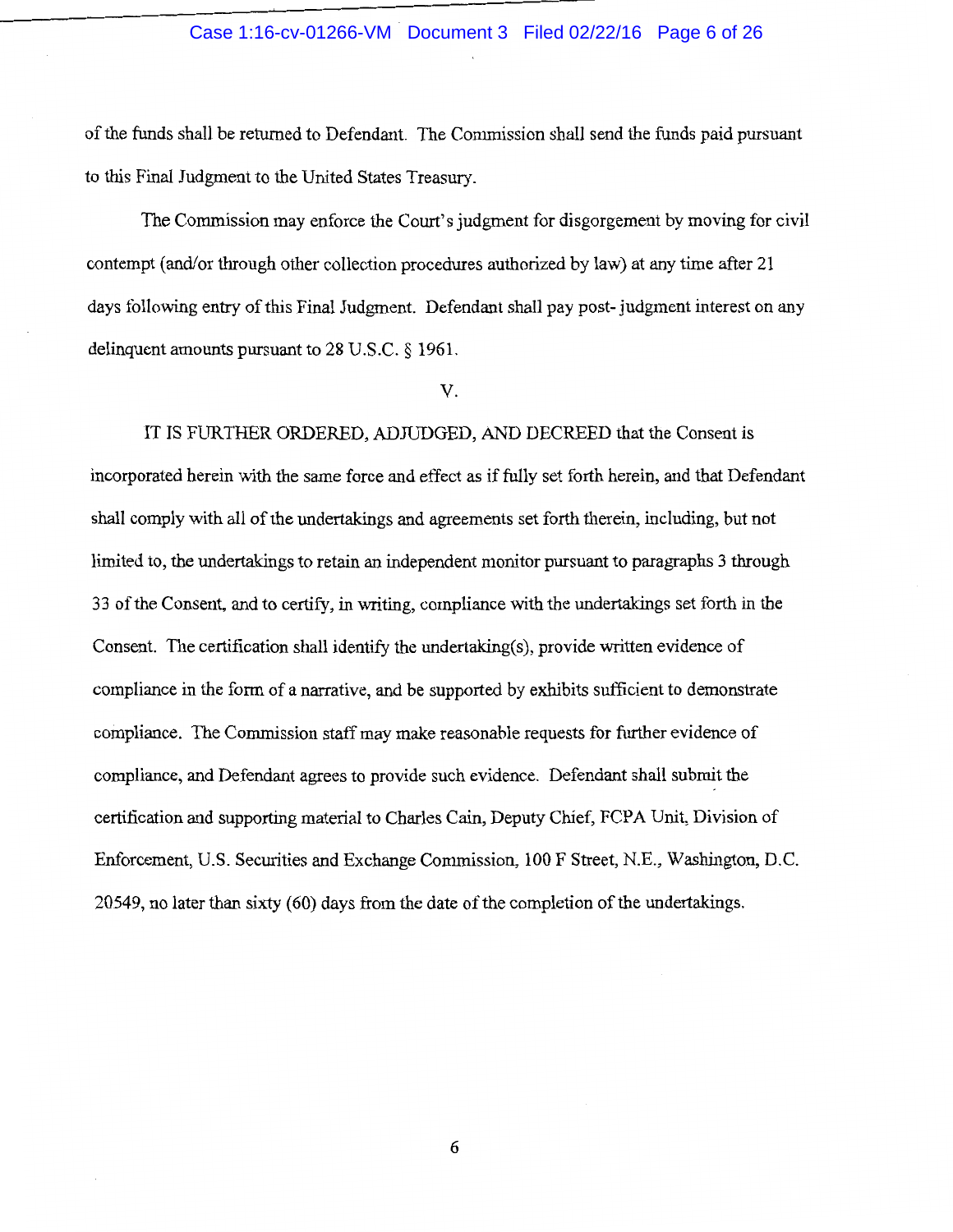# VI.

IT IS FURTHER ORDERED, ADJUDGED, AND DECREED that this Court shall retain

jurisdiction of this matter for the purposes of enforcing the terms of this Final Judgment. Dated: 22 Jépsuary 2016 *Price STATES DISTRICT JUDGE* Victor Marrer.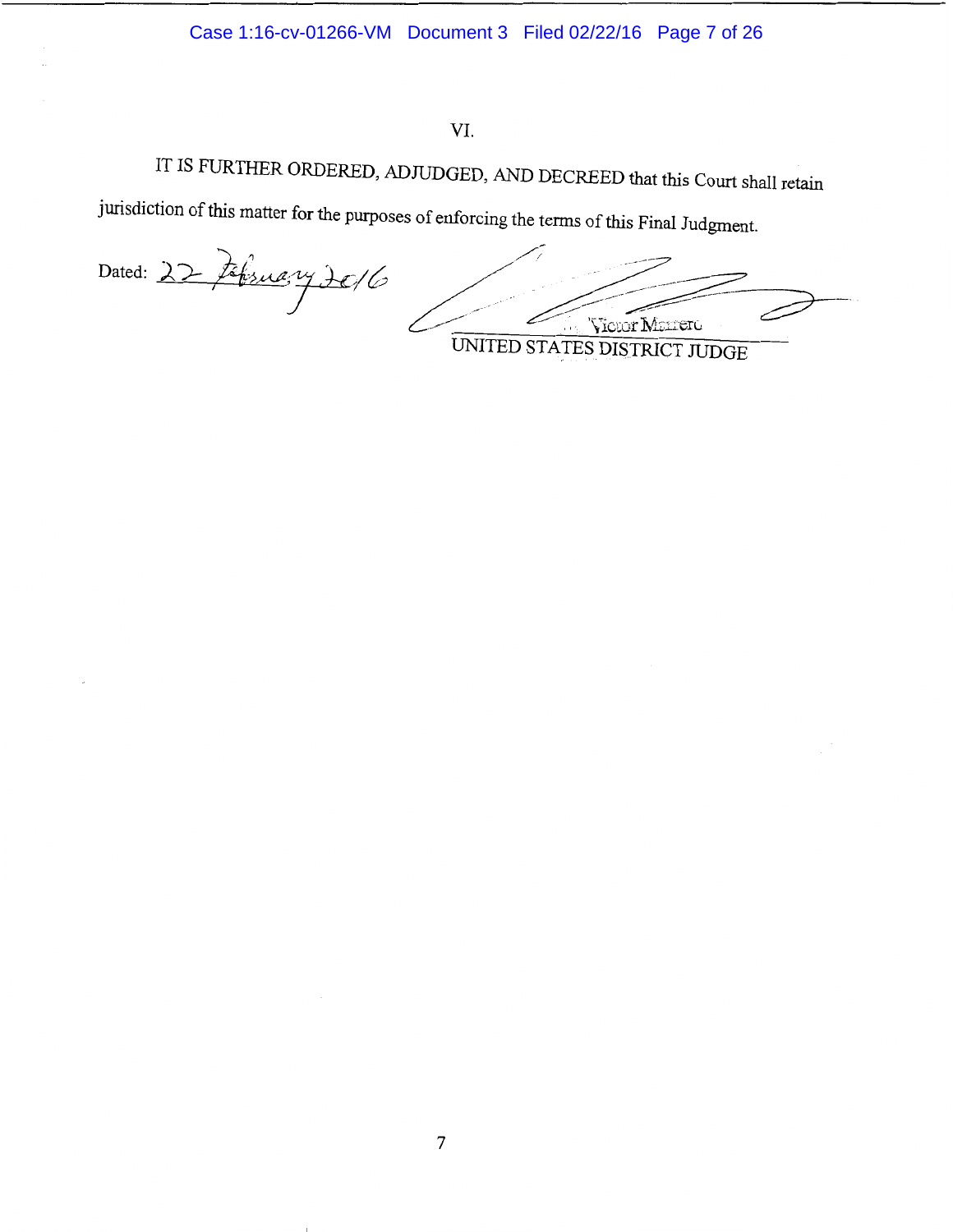

**UNITED STATES SECURITIES AND EXCHANGE COMMISSION** 

NEW YORK REGIONAL OFFICE 200 VESEY STREET, SUITE 400 NEW YORK, NY 10281-1022

PAULG.GIZZI SENIOR TRIAL COUNSEL (212) 336-0077 GIZZIP@SEC.GOV

DIVISION OF ENFORCEMENT

February 19, 2016

*By Hand* 

The Honorable Victor Marrero United States District Judge United States Courthouse 500 Pearl Street New York, NY 10007

 $\frac{1}{2}$  $\cdot$   $\cdot$  $\frac{1}{\sqrt{1-\frac{1}{2}}\sqrt{1-\frac{1}{2}}\sqrt{1-\frac{1}{2}}\sqrt{1-\frac{1}{2}}\sqrt{1-\frac{1}{2}}\sqrt{1-\frac{1}{2}}\sqrt{1-\frac{1}{2}}\sqrt{1-\frac{1}{2}}\sqrt{1-\frac{1}{2}}\sqrt{1-\frac{1}{2}}\sqrt{1-\frac{1}{2}}\sqrt{1-\frac{1}{2}}\sqrt{1-\frac{1}{2}}\sqrt{1-\frac{1}{2}}\sqrt{1-\frac{1}{2}}\sqrt{1-\frac{1}{2}}\sqrt{1-\frac{1}{2}}\sqrt{1-\frac{1}{2}}\sqrt{1-\frac{1}{2}}\sqrt{1-\frac$ 

Re: *SEC v. VimpelCom Ltd,* 16-cv-1266-VM (S.D.N.Y)

Dear Judge Marrero:

I represent the Plaintiff Securities and Exchange Commission in this action. The Commission's complaint alleges that defendant VimpelCom Ltd, a Netherlands based telecommunications services provider, violated various provisions of the securities laws, including the Foreign Corrupt Practices Act. In anticipation of the filing of this action, VimpelCom consented to the entry of a final judgment enjoining it from further violations of the securities laws and ordering it to pay disgorgement of \$375,000,000. The Commission respectfully requests that the Court enter the enclosed final judgment and consent, which is being simultaneously sent by email to the orders and judgments clerk. Please contact me if the Court needs any additional information.

Respectfully submitted,

Saul 9925 Paul G. Gizzi

Senior Trial Counsel

cc *(via email)*: Orders and Judgments Clerk *(judgments@nysd.uscourts.gov)* Charles Cain and Tonia J. Tornatore (SEC staff)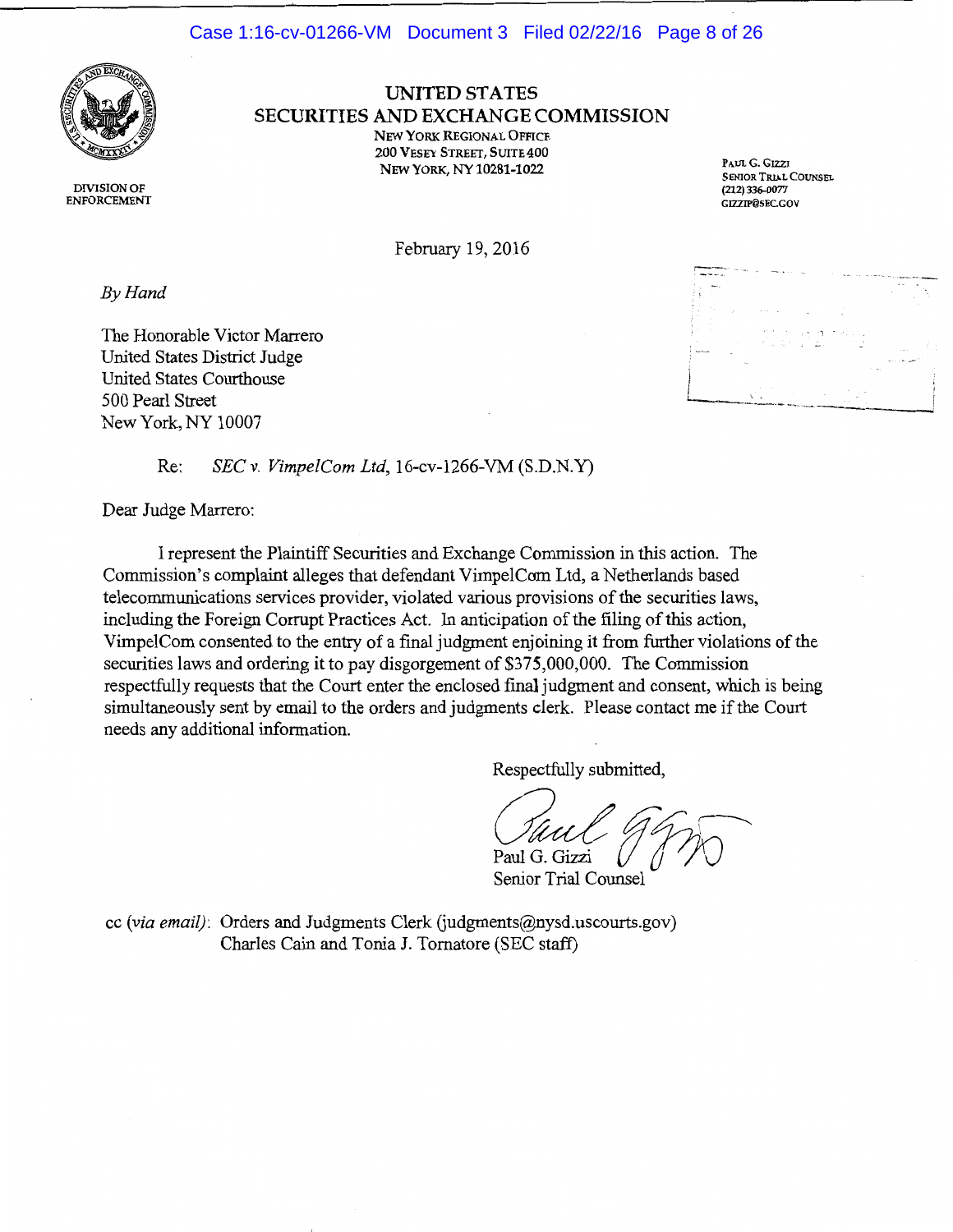# UNITED STATES DISTRICT COURT SOUTHERN DISTRICT OF NEW YORK

| SECURITIES AND EXCHANGE COMMISSION, |                      |
|-------------------------------------|----------------------|
| Plaintiff,                          | Civil No. 16-1266-VM |
| V.                                  |                      |
| VIMPELCOM LTD,                      | <b>CONSENT</b>       |
| Defendant.                          |                      |
|                                     | $\bullet$            |

# **CONSENT OF DEFENDANT VIMPELCOM LTD**

1. Defendant VimpelCom Ltd ("Defendant" or "VimpelCom") waives service of a summons and the Complaint in this action, enters a general appearance, and admits to the Court's jurisdiction over Defendant and over the subject matter of this action.

2. Defendant hereby consents to the entry of the final Judgment in the form attached hereto (the "Final Judgment") and incorporated by reference herein, which among other things:

- (a) Permanently restrains and enjoins Defendant from violation of Sections 30A, 13(b)(2)(A), and 13(b)(2)(B) of the Securities Exchange Act of1934 [15 U.S.C. §§ 78dd-1, 78m(b)(2)(A), and 78m(b)(2)(B)];
- (b) Orders Defendant to pay disgorgement of \$375,000,000, representing profits gained as a result of the conduct alleged in the Complaint. Defendant's disgorgement obligation in the amount of \$375,000,000 shall be deemed satisfied in part by Defendant's forfeiture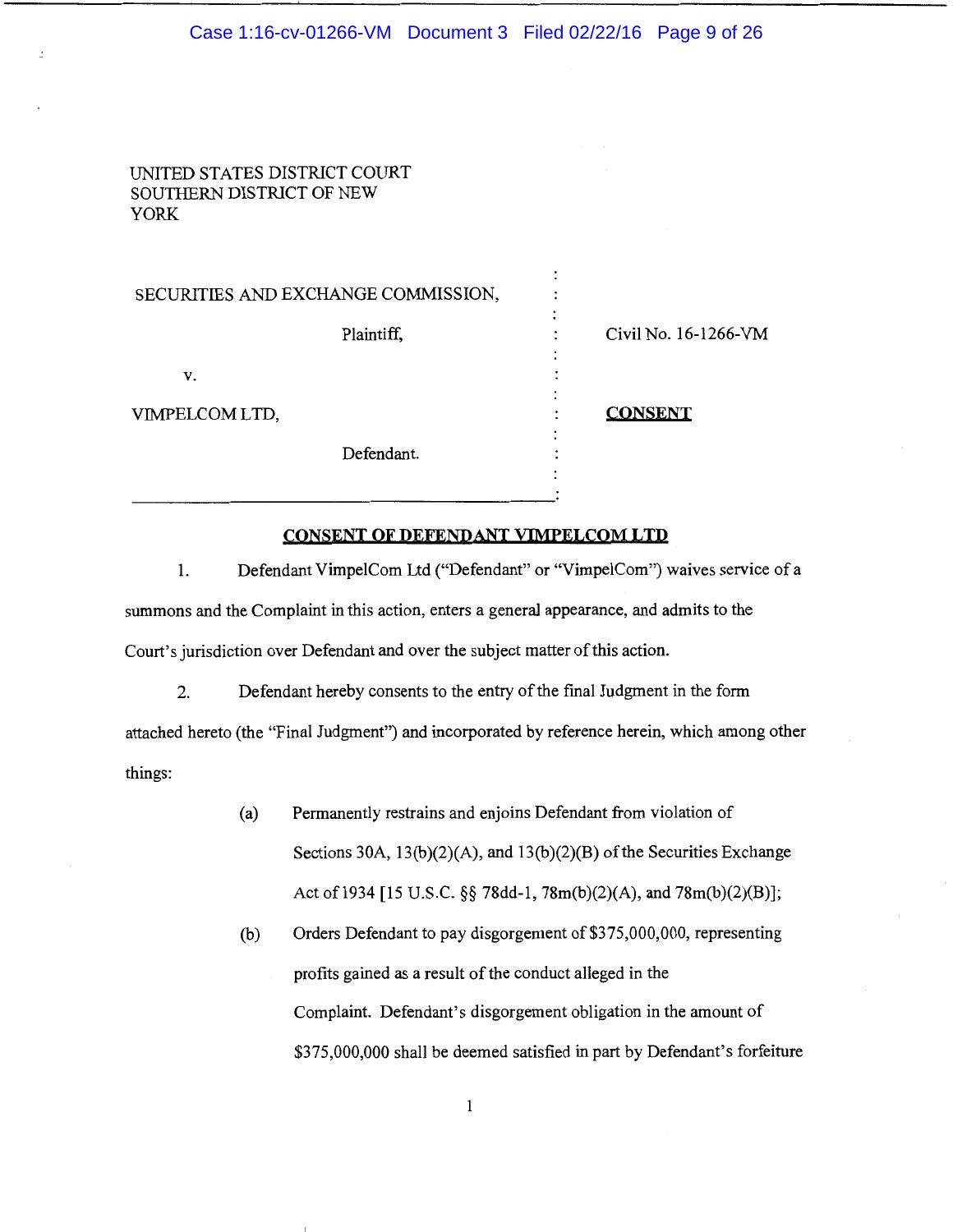payment of\$167,500,000 within ten (10) days of Defendant's resolution with the Prosecution Authority of the Netherlands and Defendant's forfeiture payment of\$40,000,000 within ten (10) days of its sentencing hearing as part of Defendant's resolution with the United States Department of Justice. In the event that Defendant's resolution with the Prosecution Authority of the Netherlands requires a payment less than \$167 ,500,000 in forfeiture or its resolution with the United States Department of Justice requires a payment less than \$40,000,000 in forfeiture, the Defendant acknowledges that its disgorgement obligation will be credited up to the amount of the forfeiture payment required by Defendant's resolution with the Prosecution Authority of the Netherlands or required by Defendant's resolution with the United States Department of Justice, with the remaining balance due and payable to the Securities and Exchange Commission within 10 days of payment pursuant to Defendant's resolution with the Prosecution Authority of the Netherlands and with the United States Department of Justice. Should any amount of the payment made in connection with Defendant's resolution with the Prosecution Authority of the Netherlands be returned to the Defendant or any affiliated entity for any reason, that amount will not be credited as an offset to its disgorgement obligation and shall be due and payable to the Securities and Exchange Commission within 10 days of such event; and

(c) Orders Defendant, within ninety (90) days of the entry of the Final Judgment, to retain an independent monitor pursuant to paragraphs 3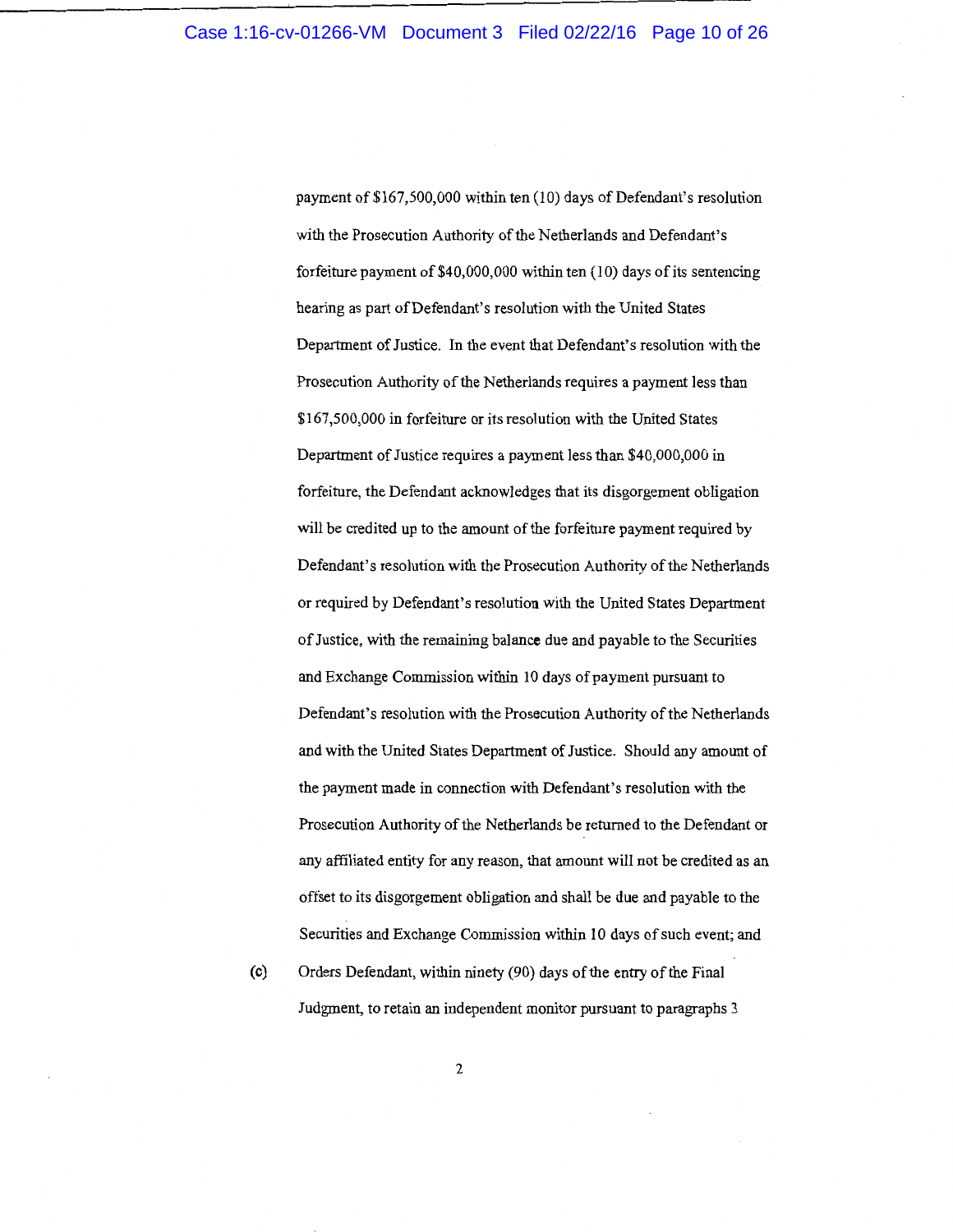through 33 of this Consent.

#### *Retention of Monitor and Term of Engagement*

3. Defendant shall engage an independent monitor (the "Monitor") not unacceptable to the Commission staff within ninety (90) days of the entry of the Final Judgment. The Monitor shall have, at a minimum, the following qualifications: (i) demonstrated expertise with respect to the Foreign Corrupt Practices Act ("FCPA") and other applicable anti-corruption laws, including experience counseling on FCPA issues; (ii) experience designing and/or reviewing corporate compliance policies, procedures, and internal accounting controls, including FCPA and anti- corruption policies, procedures, and internal accounting controls; (iii) the ability to access and deploy resources as necessary to discharge the Monitor's duties as described in the Consent; and (iv) sufficient independence from Defendant to ensure effective and impartial performance of the Monitor's duties as described in the Consent. The Commission staff may extend Defendant's time period to retain the Monitor, in its sole discretion. If the Monitor resigns or is otherwise unable to fulfill his or her obligations as set out herein, Defendant shall within forty-five (45) days retain a successor Monitor that has the same minimum qualifications as the original monitor and that is not unacceptable to the Commission staff.

4. Defendant shall retain the Monitor for a period of not less than thirty-six (36) months, unless the Commission staff finds, in its sole discretion, thatthere exists a change in circumstances sufficient to eliminate the need for the Monitor, in which case the monitorship may be terminated early (the "Monitorship"). The term of the Monitorship can be extended for an additional twenty-four (24) months, to a total of sixty (60) months from the date the Monitor is retained. The term of the Monitorship can be extended as set forth below.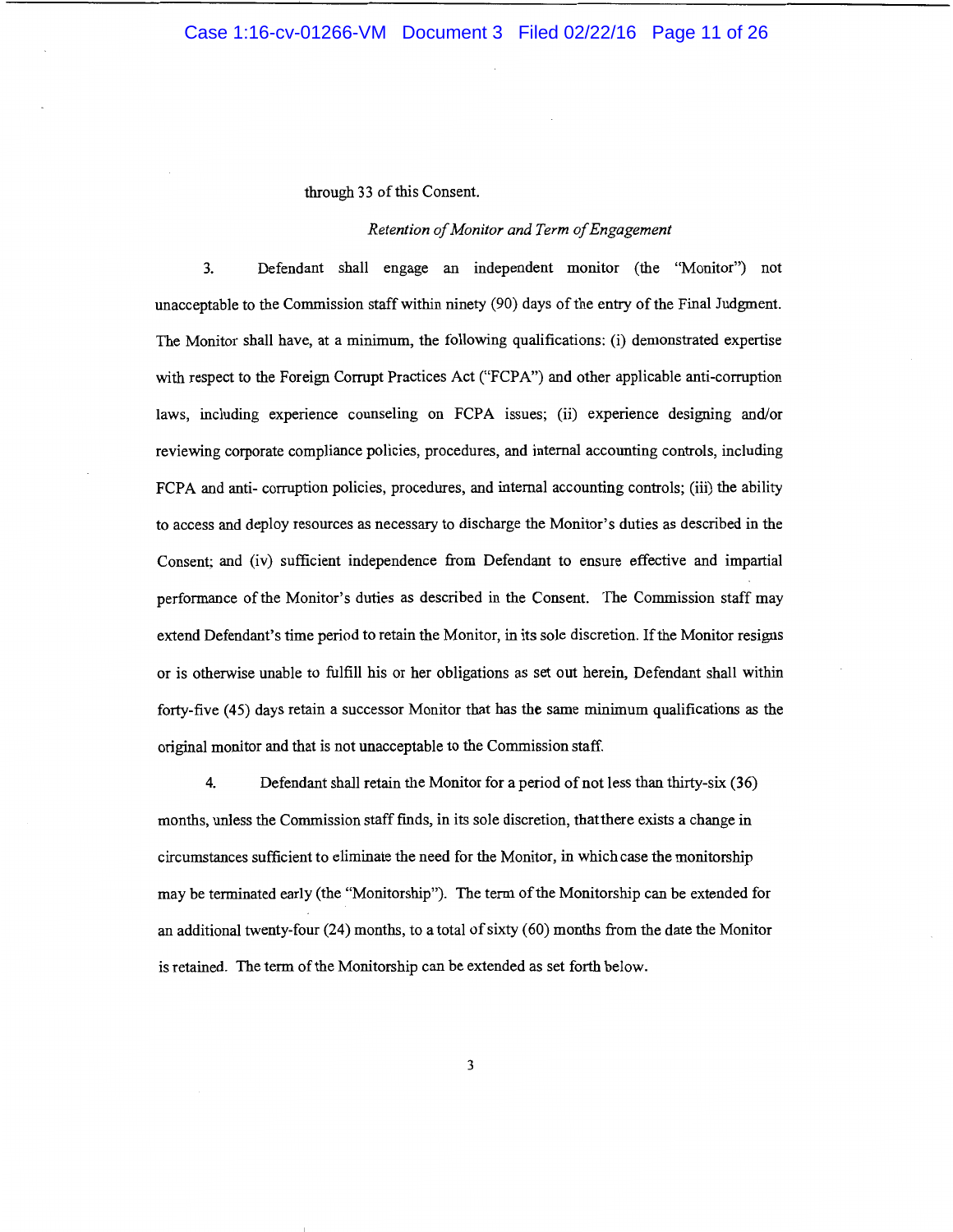# Case 1:16-cv-01266-VM Document 3 Filed 02/22/16 Page 12 of 26

5. During the Monitorship and for a period of two years from conclusion ofthe Monitorship, neither Defendant nor any of its then-current or former affiliates, subsidiaries, directors, officers, employees, or agents acting in their capacity as such shall enter into, or discuss the possibility of, any employment, consultant, attorney-client, auditing, or other professional relationship with the Monitor.

#### *Defendant's Obligations*

6. Defendant shall cooperate fully with the Monitor, and provide the Monitor with access to all non-privileged information, documents, records, facilities, and employees as reasonablyrequested by the Monitor; such access shall be provided consistent with Defendant's and the Monitor's obligations under applicable local laws and regulations, including, but not limited to, applicable data privacy and national security laws and regulations. Defendant shall use its best efforts, to the extent reasonably requested, to provide the Monitor with access to Defendant's former employees, third party vendors, agents, and consultants.

7. The parties agree that no attorney-client relationship shall be formed between Defendant and the Monitor. In the event that Defendant seeks to withhold from the Monitor access to information, documents, records, facilities, current or former employees of Defendant, its third-party vendors, agents, or consultants that may be subject to a claim of attorney-client privilege or to the attorney work-product doctrine, or where Defendant reasonably believes production would otherwise be inconsistent with applicable law, Defendant shall work cooperatively with the Monitor to resolve the matter to the satisfaction of the Monitor. If, during the Monitorship, the Monitor believes that Defendant is unreasonably withholding access on the basis of a claim of attorney-client privilege, attorney work-product doctrine, or other asserted applicable law, the Monitor shall promptly notify the Commission staff.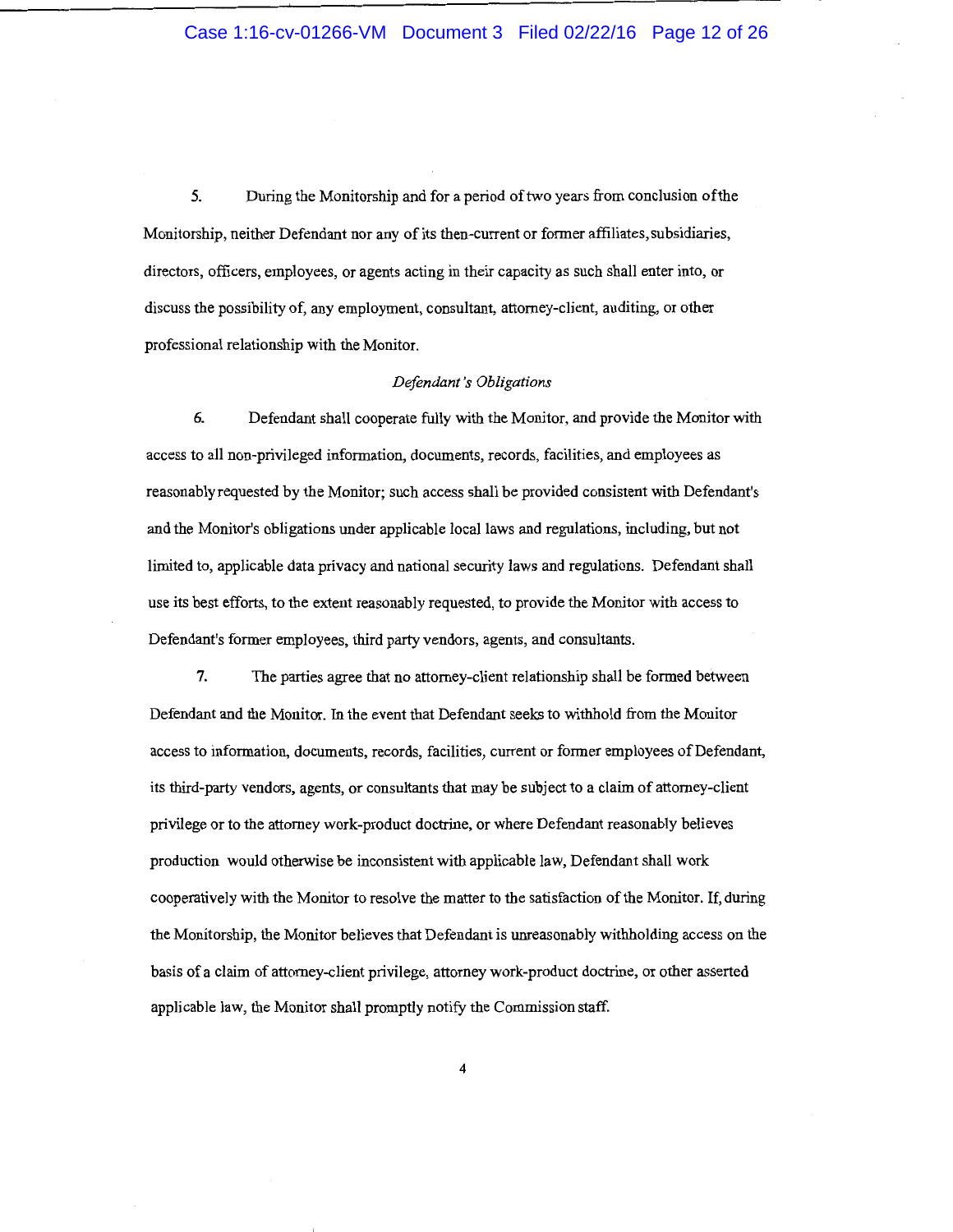8. Any disclosure by Defendant to the Monitor concerning potential corrupt payments, false books and records, and/or internal accounting control issues shall not relieve Defendant of any otherwise applicable obligation to truthfully disclose such matters to the Commission staff.

#### *Monitor's Mandate*

9. The Monitor shall evaluate the effectiveness of the internal accounting controls, recordkeeping, and financial reporting policies and procedures of Defendant as they relate to Defendant's current and ongoing compliance with the anti-bribery, books and records, and internal accounting controls provisions of the FCPA and other applicable anti-corruption laws (the "anti-corruption laws"), and make recommendations reasonably designed to improve the effectiveness of Defendant's internal accounting controls and corporate compliance program (the "Mandate"). This Mandate shall include an assessment of the Board of Directors' and senior management's commitment to, and effective implementation of, the corporate compliance program. In carrying out the Mandate, to the extent appropriate under the circumstances, the Monitor may coordinate with Defendant personnel, including in-house counsel, compliance personnel, and internal auditors. The Monitor may rely on the product of Defendant's processes, such as the results of studies, reviews, sampling and testing methodologies, audits, and analyses conducted by or on behalf of Defendant, as well as Defendant's internal resources (e.g., legal, compliance, and internal audit), which can assist the Monitor in carrying out the Mandate.

10. During the Monitorship, the Monitor shall conduct an initial review and two (2) follow-up reviews and prepare an initial report and two (2) follow-up reports, and issue a Certification Report if appropriate, as described below.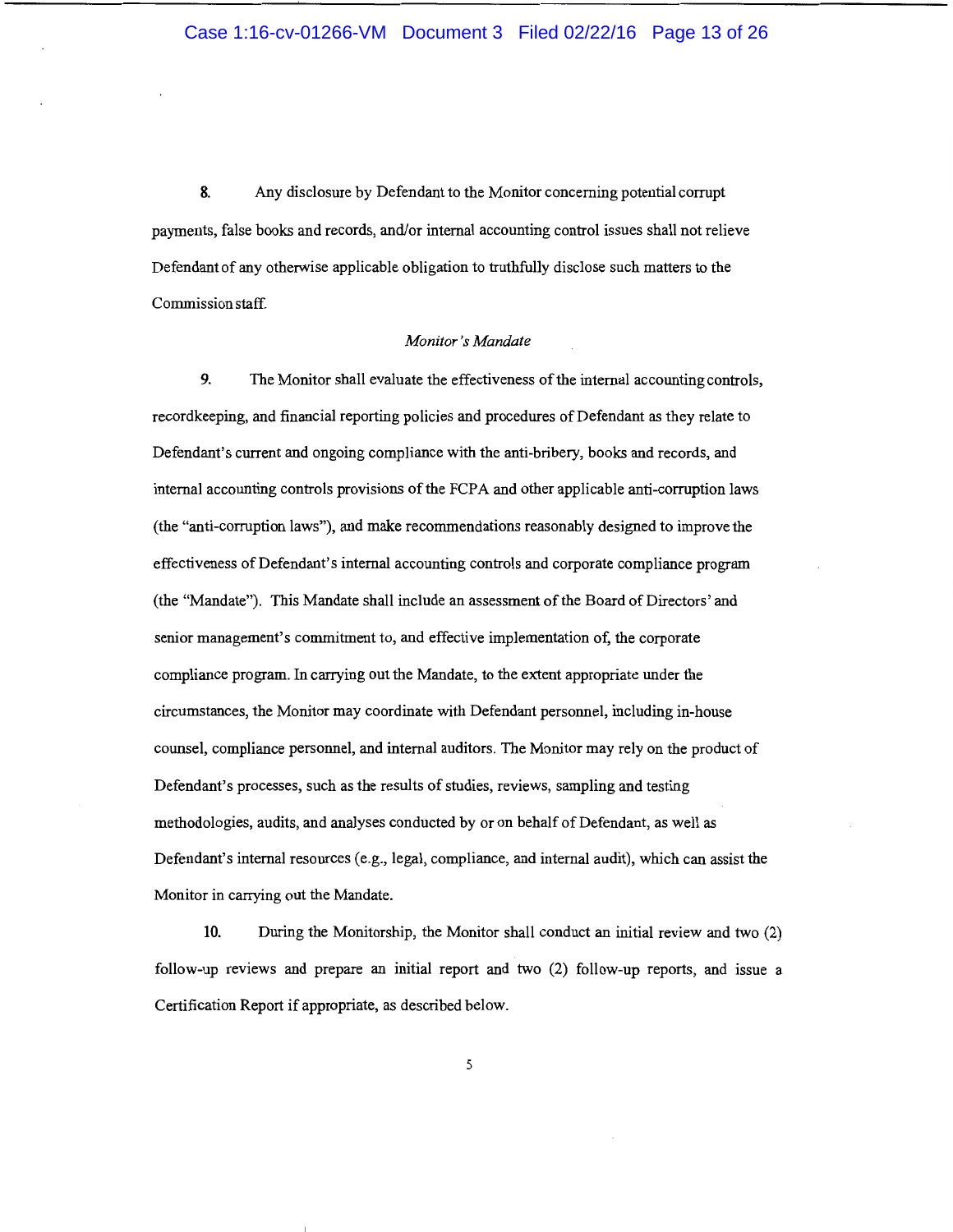#### *Initial Review and Report*

11. Promptly upon being retained, the Monitor shall prepare a written work plan, which shall be submitted to Defendant and the Commission staff for comment no later than thirty (30) days after being retained.

12. In order to conduct an effective initial review and to understand fully any existing deficiencies in Defendant's internal accounting controls and corporate compliance program, the Monitor's work plan shall include such steps as are reasonably necessary to understand Defendant's business and its global anti-corruption risks. The steps shall include:

- (a) inspection ofrelevant documents, including the internal accounting controls, recordkeeping, and financial reporting policies and procedures as they relate to Defendant's compliance with the books and records, internal accounting controls and anti-bribery provisions of anti-corruption laws;
- (b) onsite observation of selected systems and procedures comprising Defendant's corporate compliance program, including anti-corruption compliance procedures, internal accounting controls, recordkeeping, due diligence, and internal audit procedures, including at sample sites;
- (c) meetings with, and interviews of, as relevant, Defendant employees, officers, directors, and, where appropriate and feasible, its third-party vendors, agents, or consultants and other persons at mutually convenient times and places; and
- (d) risk-based analyses, studies, and testing of Defendant's corporate compliance program.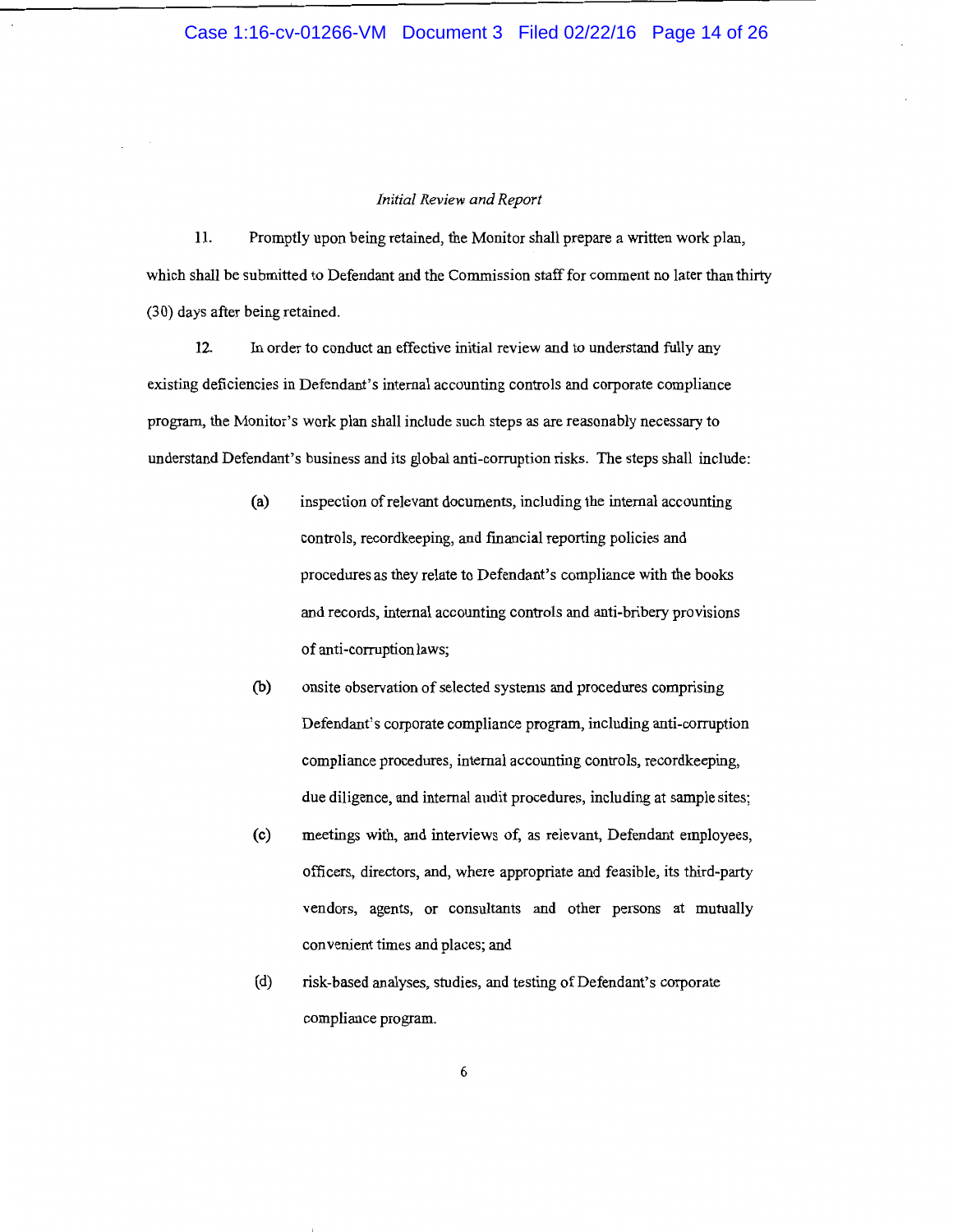## Case 1:16-cv-01266-VM Document 3 Filed 02/22/16 Page 15 of 26

13. The Monitor may take steps as reasonably necessary to develop an understanding of the facts and circumstances surrounding prior violations oflaw that gave rise to this action, but shall not conduct his or her own inquiry into those historical events.

14. After receiving the initial work plan, Defendant shall provide any comments concerning the initial work plan within thirty (30) days to the Monitor and Commission staff. Any disputes between Defendant and the Monitor with respect to the initial work plan shall be decided by the Commission staff in its sole discretion. Following comments by Defendant and Commission staff, the Monitor will have fifteen (15) days to make revisions to the initial work plan.

15. The initial review shall commence no later than one-hundred twenty (120) days from the date of the engagement of the Monitor (unless otherwise agreed by Defendant, the Monitor, and the Commission staff). The Monitor shall issue a written report within one hundred twenty(120) days of commencing the initial review, setting forth the Monitor's assessment and, if necessary, making recommendations reasonably designed to improve the effectiveness of Defendant's internal accounting controls and corporate compliance program as they relate to Defendant's compliance with the anti-corruption laws. The Monitor should consult with Defendant concerning his or her findings and recommendations on an ongoing basis and should consider Defendant's comments and input to the extent the Monitor deems appropriate. The Monitor should share a draft of his or her report with Defendant and Commission staff prior to finalizing them. The Monitor shall provide the report to the Board of Directors of Defendant and contemporaneously transmit a copy to Commission staff.

16. Within one-hundred twenty (120) days after receiving the Monitor's initial report, Defendant shall adopt and implement all recommendations in the report, provided,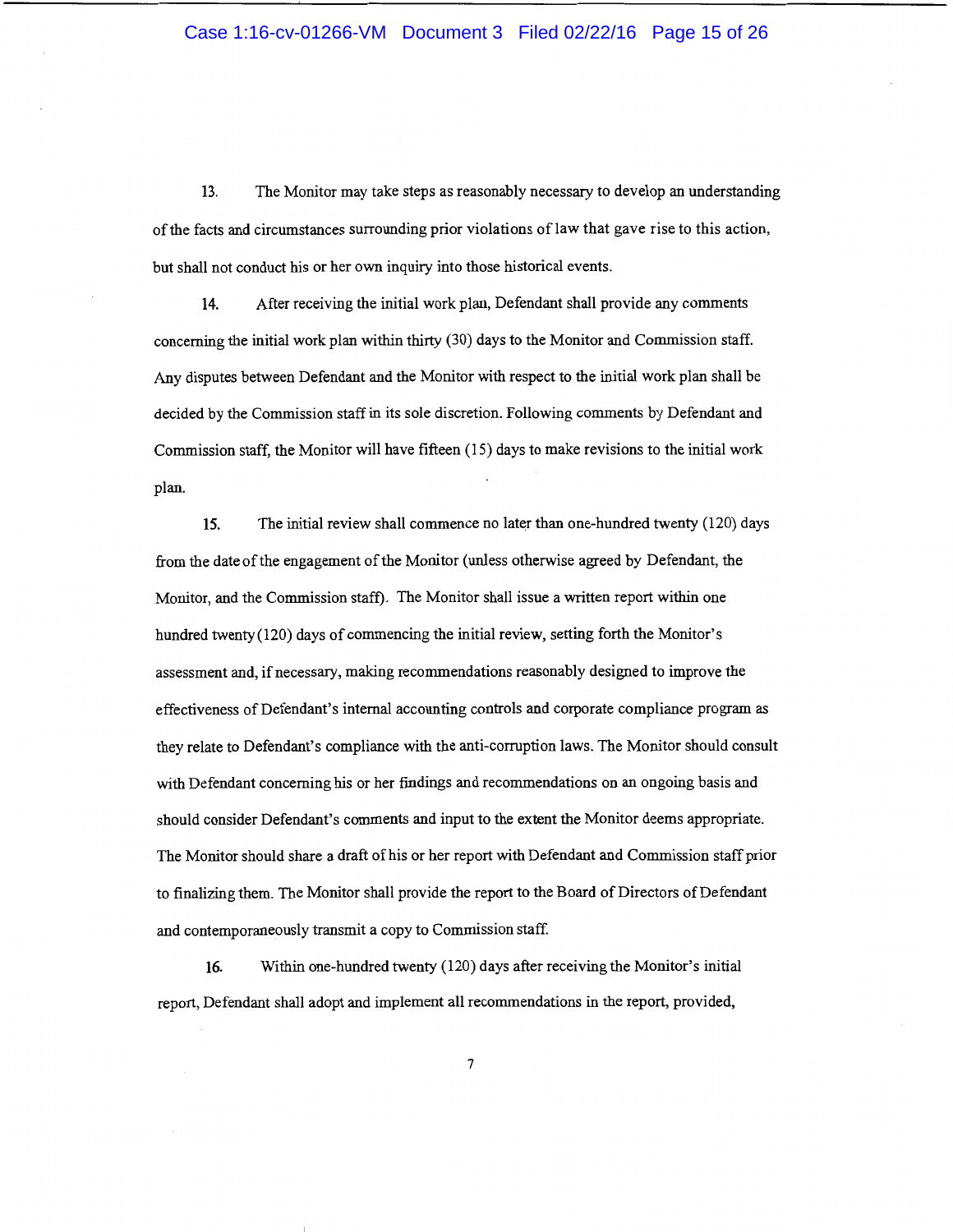# Case 1:16-cv-01266-VM Document 3 Filed 02/22/16 Page 16 of 26

however, that as to any recommendation that Defendant considers unduly burdensome, impractical, or costly, or inconsistent with applicable law or regulation, Defendant need not adopt that recommendation at that time, but may submit in writing to the Monitor and the Commission staff within sixty (60) days of receiving the report, an alternative policy, procedure, or system designed to achieve the same objective or purpose.

17. In the event Defendant and the Monitor are unable to agree on an acceptable alternative proposal, Defendant shall promptly consult with the Commission staff. Any disputes between Defendant and the Monitor with respect to the recommendations shall be decided by the Commission staff in its sole discretion. The Commission staff will consider the Monitor's recommendation and Defendant's reasons for not adopting the recommendation in determining whether Defendant has fully complied with its obligations. Pending such determination, Defendant shall not be required to implement any contested recommendation(s).

**18.** With respect to any recommendation that the Monitor determines cannot reasonably be implemented within one-hundred twenty (120) days after receiving the report, the Monitor may extend the time period for implementation with prior written approval of the Commission staff.

#### *First Follow-Up Review*

**19.** Within two hundred ten (210) days after the issuance of the initial report, the Monitor shall submit a written work plan for the follow-up review to Defendant and Commission staff. Defendant and Commission staff shall provide any comments concerning the work plan within twenty (20) days in writing to the Monitor. Any disputes between Defendant and the Monitor with respect to the written work plan shall be decided by the Commission staff in its sole discretion. Following comments by Defendant and Commission staff, the Monitor will have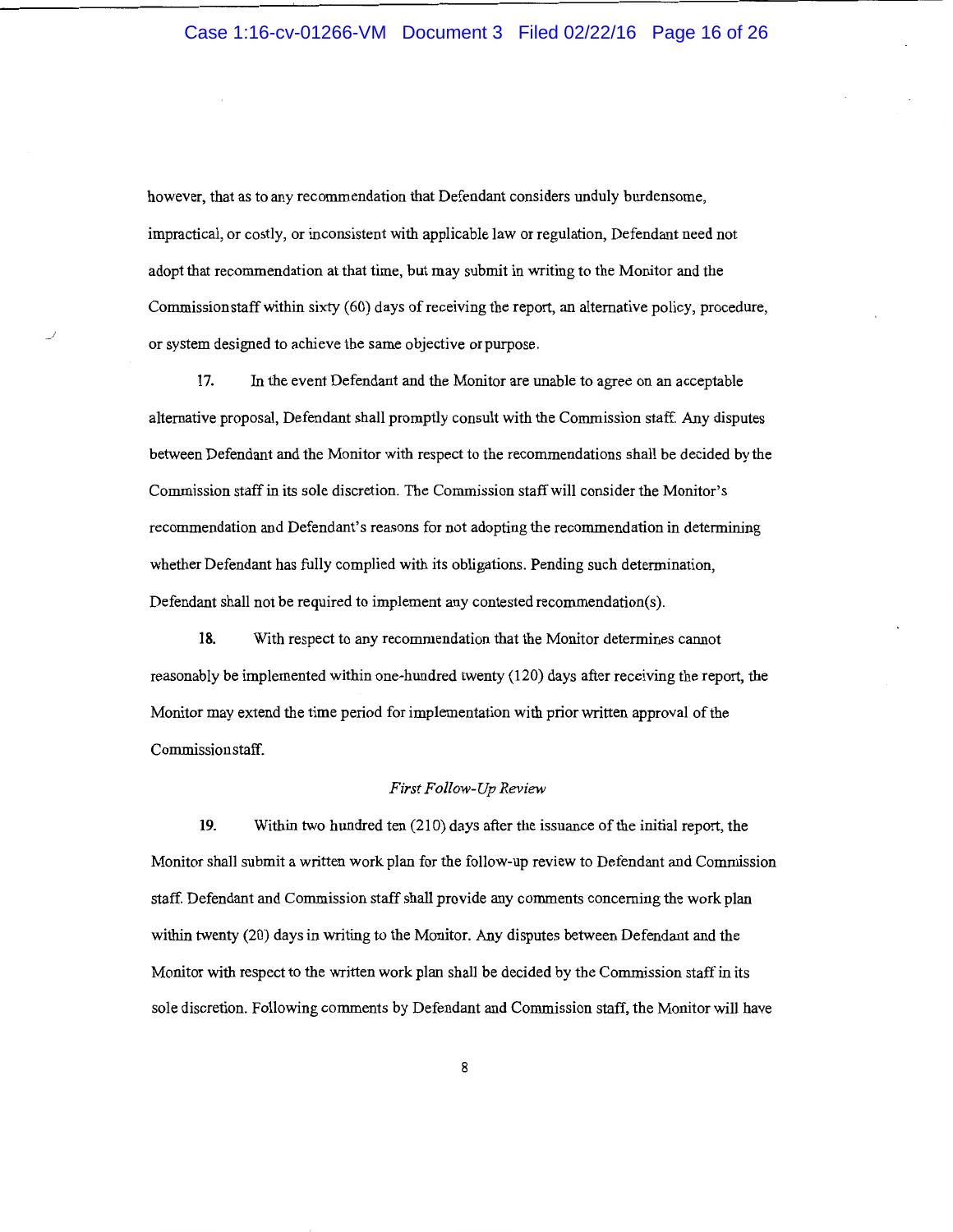fifteen (15) days to make revisions to the follow-up work plan.

20. The follow-up review shall commence no later than two hundred forty (240) days after the issuance of the initial report (unless otherwise agreed by Defendant, the Monitor, and the Commission staff). The Monitor shall issue a written follow-up report within one hundred- twenty (120) days of commencing the follow-up review. The follow-up report shall set forth the Monitor's assessment of, and any additional recommendations regarding, Defendant's internal accounting controls and corporate compliance program as they relate to Defendant's compliance with the anti-corruption laws; the Monitor's assessment of the implementation by Defendant of any recommendations made in the initial report; and the Monitor's assessment of the commitment of Defendant's Board of Directors and senior management to compliance with anti-corruption laws.

21. Within ninety (90) days after receiving the Monitor's follow-up report, Defendant shall adopt and implement all recommendations in the report, provided, however, that as to any recommendation that Defendant considers unduly burdensome, impractical, or costly, or inconsistent with applicable law or regulation, Defendant need not adopt that recommendation at that time, but may submit in writing to the Monitor and the Commission staff within thirty (30) days ofreceiving the report, an alternative policy, procedure, or system designed to achieve the same objective or purpose.

22. In the event Defendant and the Monitor are unable to agree on an acceptable alternative proposal within fifteen (15) days, Defendant shall promptly consult with the Commission staff Any disputes between Defendant and the Monitor with respect to the recommendations shall be decided by the Commission staff in its sole discretion. The Commission staff shall consider the Monitor's recommendation and Defendant's reasons for not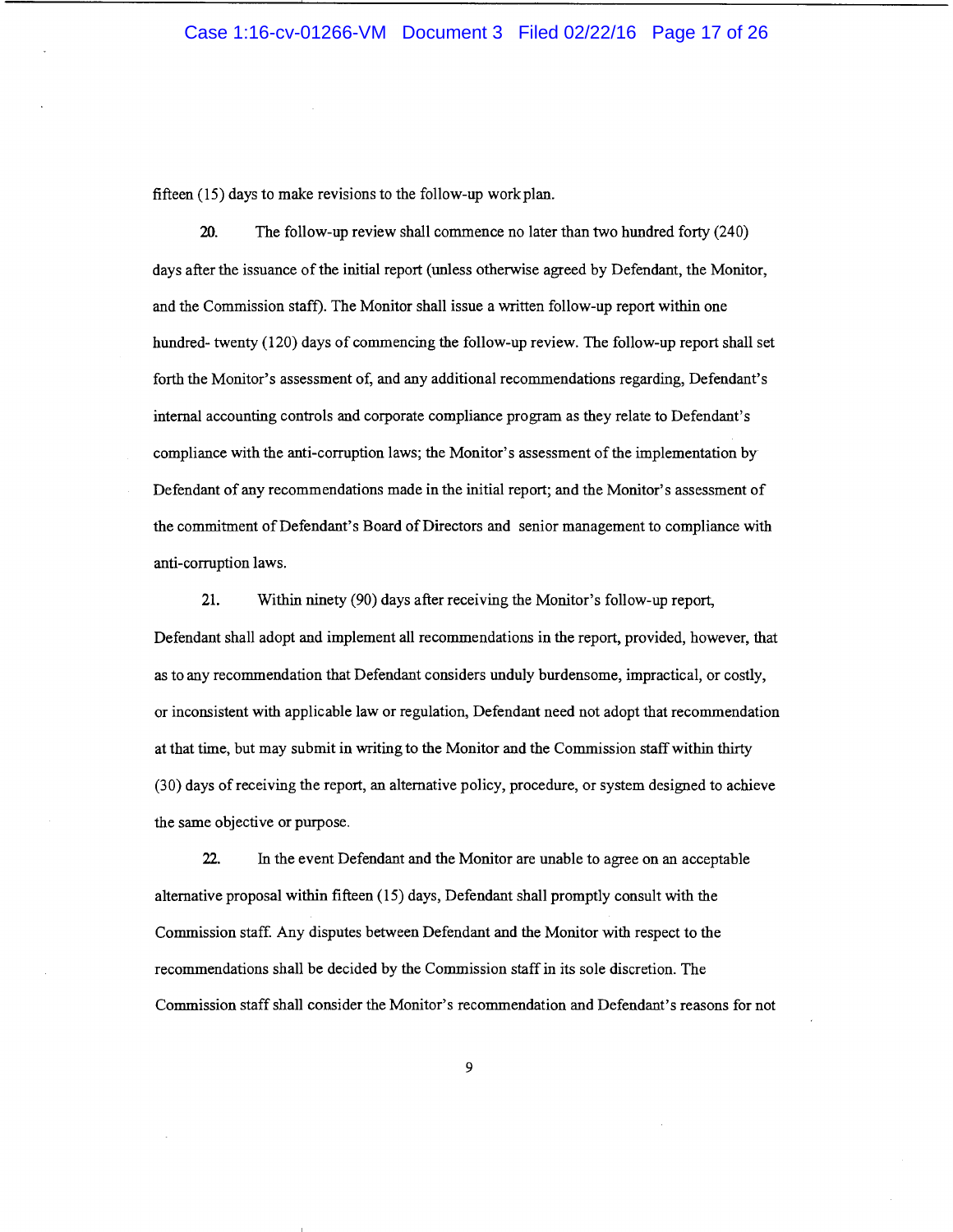# Case 1:16-cv-01266-VM Document 3 Filed 02/22/16 Page 18 of 26

adopting the recommendation in determining whether Defendant has fully complied with its obligations. Pending such determination, Defendant shall not be required to implement any contested recommendation(s).

#### *Second Follow-Up Review*

23. Within one hundred fifty (150) days after the issuance of the follow-up report, the Monitor shall submit a written work plan for the second follow-up review to Defendant and Commission staff. Defendant and Commission staff shall provide any comments concerning the work plan within twenty (20) days in writing to the Monitor. Any disputes between Defendant and the Monitor with respect to the written work plan shall be decided by the Commission staff in its sole discretion. Following comments by Defendant and Commission staff, the Monitor will have fifteen (15) days to make revisions to the follow-up work plan.

24. The second follow-up review shall commence no later than one hundred eighty (180) days after the issuance of the follow-up report (unless otherwise agreed by Defendant, the Monitor, and the Commission staff). The Monitor shall issue a written follow-up report within ninety (90) days of commencing the second follow-up review. The follow-up report shall set forth the Monitor's assessment of, and any additional recommendations regarding, Defendant's internal accounting controls and corporate compliance program as they relate to Defendant's compliance with the anti-corruption laws; the Monitor's assessment of the implementation by Defendant of any recommendations made in the initial report; and the Monitor's assessment of the commitment of Defendant's Board of Directors and senior management to compliance with anti-corruption laws.

25. Within ninety (90) days after receiving the Monitor's follow-up report, Defendant shall adopt and implement all recommendations in the report, provided, however, that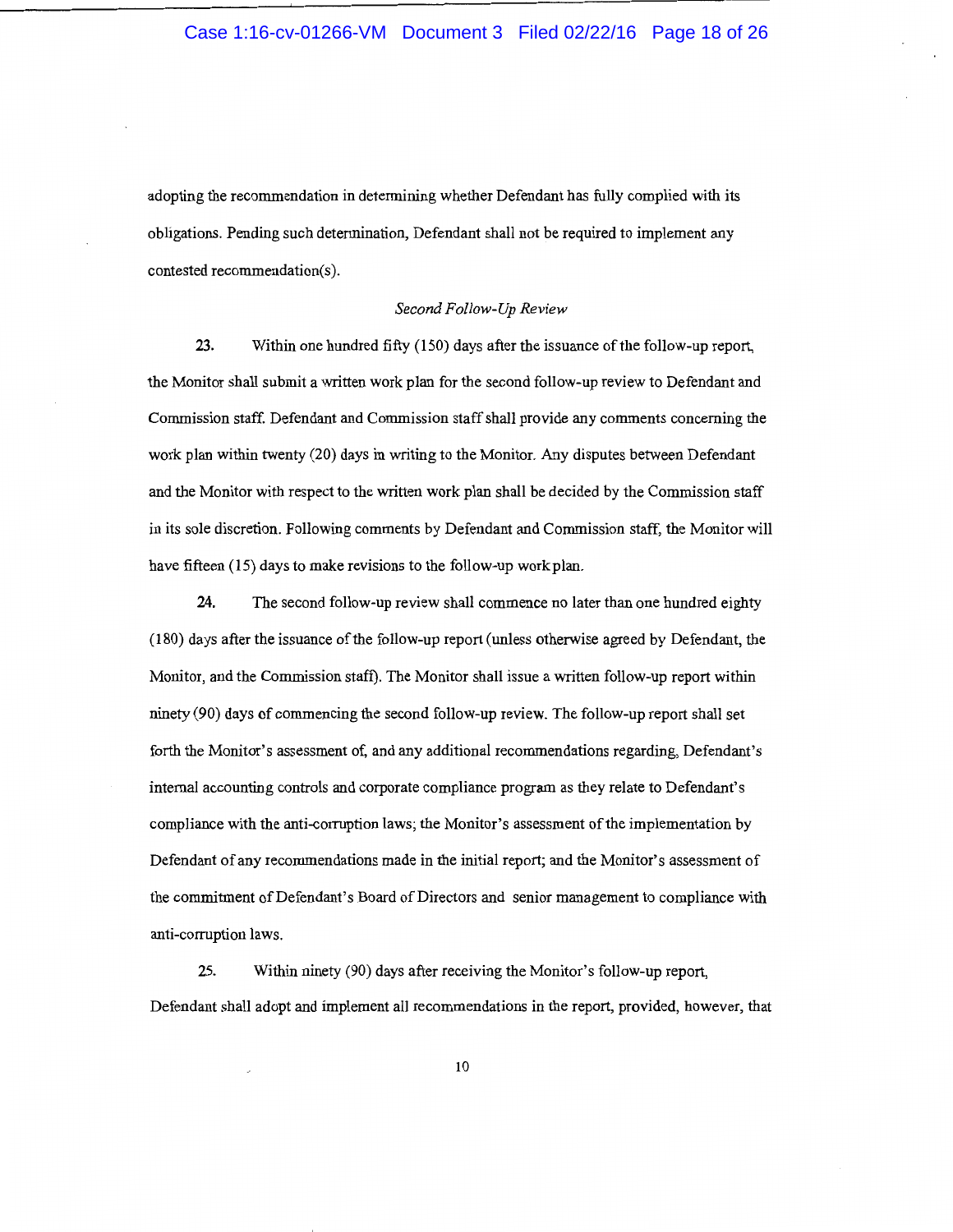as to any recommendation that Defendant considers unduly burdensome, impractical, or costly, or inconsistent with applicable law or regulation, Defendant need not adopt that recommendation at that time, but may submit in writing to the Monitor and the Commission staff within thirty (30) days ofreceiving the report, an alternative policy, procedure, or system designed to achieve the same objective or purpose.

26. In the event Defendant and the Monitor are unable to agree on an acceptable alternative proposal within fifteen ( 15) days, Defendant shall promptly consult with the Commission staff. Any disputes between Defendant and the Monitor with respect to the recommendations shall be decided by the Commission staff in its sole discretion. The Commission staff shall consider the Monitor's recommendation and Defendant's reasons for not adopting the recommendation in determining whether Defendant has fully complied with its obligations. Pending such determination, Defendant shall not be required to implement any contested recommendation(s).

27. Throughout the Monitorship, the Monitor shall disclose to the Commission staff any credible evidence that corrupt or otherwise suspicious transactions occurred, or payments or things of value were offered, promised, made, or authorized by any entity or person within Defendant, or any entity or person working directly or indirectly for or on behalf of Defendant, or that related false books and records may have been maintained by or on behalf of Defendant or that relevant internal controls were circumvented or were not reasonably designed or implemented. The Monitor shall contemporaneously notify Defendant's Group General Counsel, Chief Compliance Officer, or Audit Committee for further action unless at the Monitor's discretion he or she believes disclosure to Defendant would be inappropriate under the circumstances. The Monitor shall address in his or her reports the appropriateness of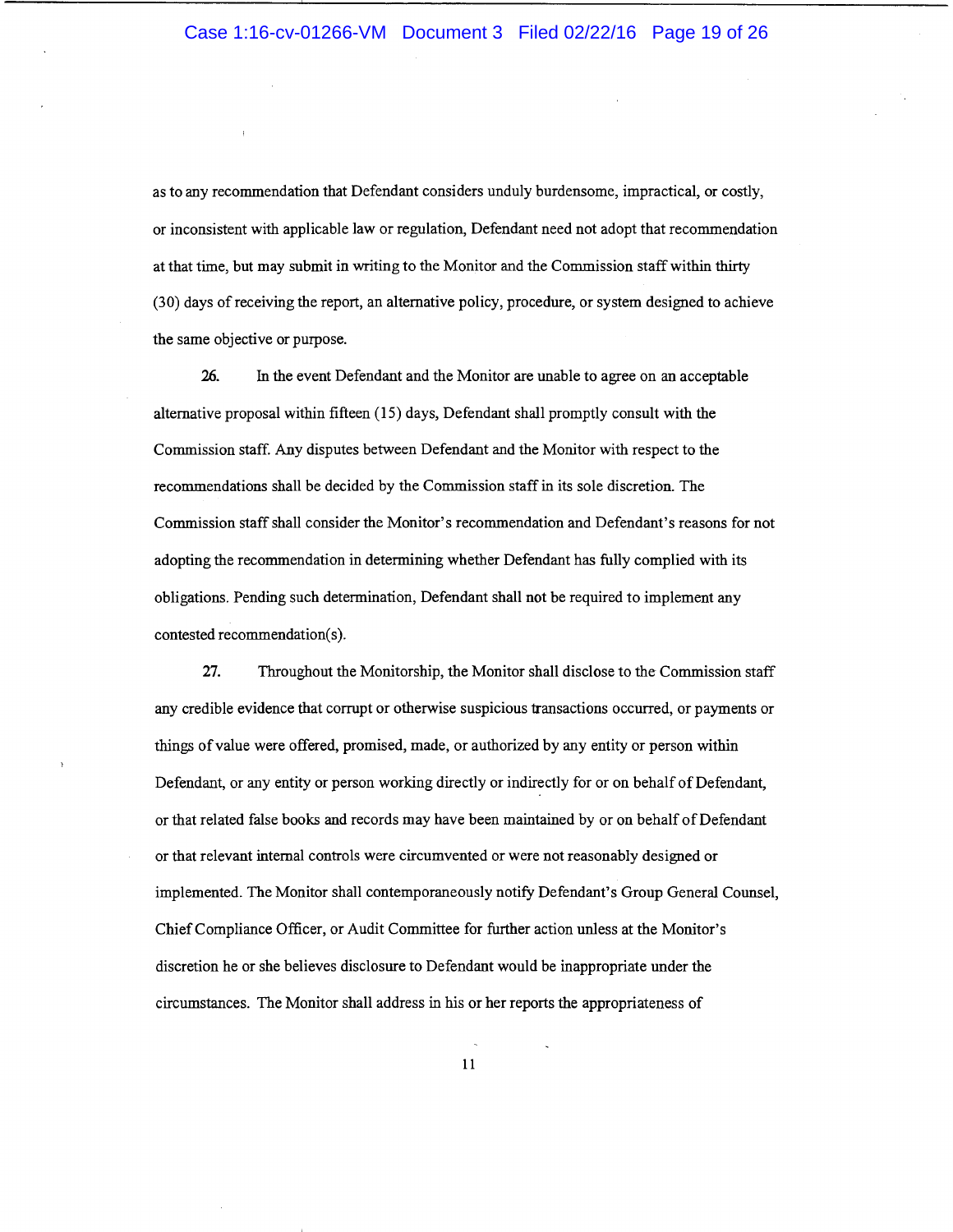Defendant's response to all improper activities, whether previously disclosed to the Commission staff ornot.

### *Certification of Compliance*

28. Within ninety (90) days of the issuance of the second follow-up report, Defendant shall certify in writing to the Commission staff with copy to the Monitor that Defendant has adopted and has implemented, or is implementing on an agreed-to schedule, all of the Monitor's recommendations in the initial and follow-up report(s), or the agreed-upon alternatives.

29. Within ninety (90) days of the issuance of the second follow-up report, if the Monitor believes that Defendant's corporate compliance program is reasonably designed and implemented to detect and prevent violations of the anti-corruption laws and is functioning effectively, the Monitor shall submit to the Commission staff a written report ("Certification Report") that certifies Defendant's compliance with its corporate compliance obligations under the Final Judgment. The Certification Report shall set forth an assessment of the sustainability of Defendant's remediation efforts and may also recommend areas for further follow-up in Defendant's future self-reporting. The Monitor may extend the time period for issuance of the Certification Report by fifteen (15) days with prior written approval of the Commission staff. Fourteen (14) days prior to issuing the Certification report, the Monitor shall orally notify the Commission staff whether he or she expects to be able to certify as provided herein.

#### *Extension of Monitorship*

30. If, after completing the second follow-up review, the Commission staff concludes that Defendant has not successfully satisfied its obligations under the Monitorship with respect to the Monitor's Mandate, the Monitorship shall be extended, and the Monitor shall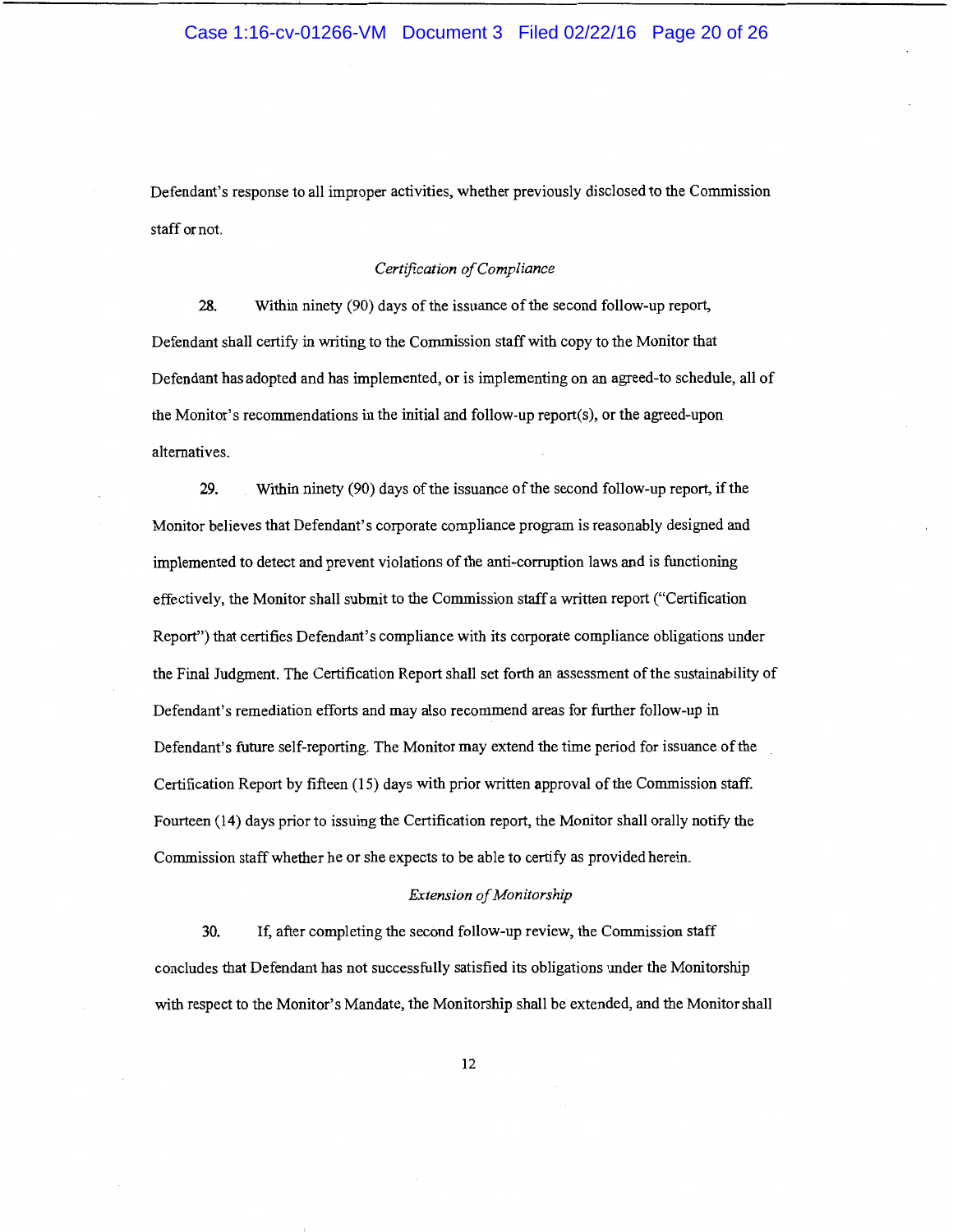# Case 1:16-cv-01266-VM Document 3 Filed 02/22/16 Page 21 of 26

commence a third follow-up review within sixty (60) days after the Commission staff concludes that Defendant has not successfully satisfied its compliance obligations under the Monitorship (unless otherwise agreed by Defendant, the Monitor, and the Commission staff). The Monitor shall issue a written follow-up report within one hundred twenty (120) days of commencing the third follow-up review in the same fashion as set forth in Paragraphs 19 through 22 with respect to the follow-up reviews and in accordance with the procedures for follow-up reports set forth in Paragraphs 19 through 22.

#### *Extensions of Time*

31. Upon request by the Monitor or Defendant, the Commission staff may extend any procedural time period set forth above for good cause shown.

#### *Certification of Completion*

32. No later than sixty (60) days from date of the completion of the undertakings with respect to the Monitorship, Defendant shall certify, in writing, compliance with the undertakings set forth above. The certification shall identify the undertakings, provide written evidence of compliance in the form of a narrative, and be supported by exhibits sufficient to demonstrate compliance. The Commission staff may make reasonable requests for further evidence of compliance, and Defendant agrees to provide such evidence.

#### *Confidentiality of Reports*

33. The reports submitted by the Monitor and the periodic reviews and reports submitted by Defendant will likely include confidential financial, proprietary, competitive business or commercial information. Public disclosure of the reports could discourage cooperation, impede pending or potential government investigations or undermine the objective of the reporting requirement. For these reasons, among others, the reports and the contents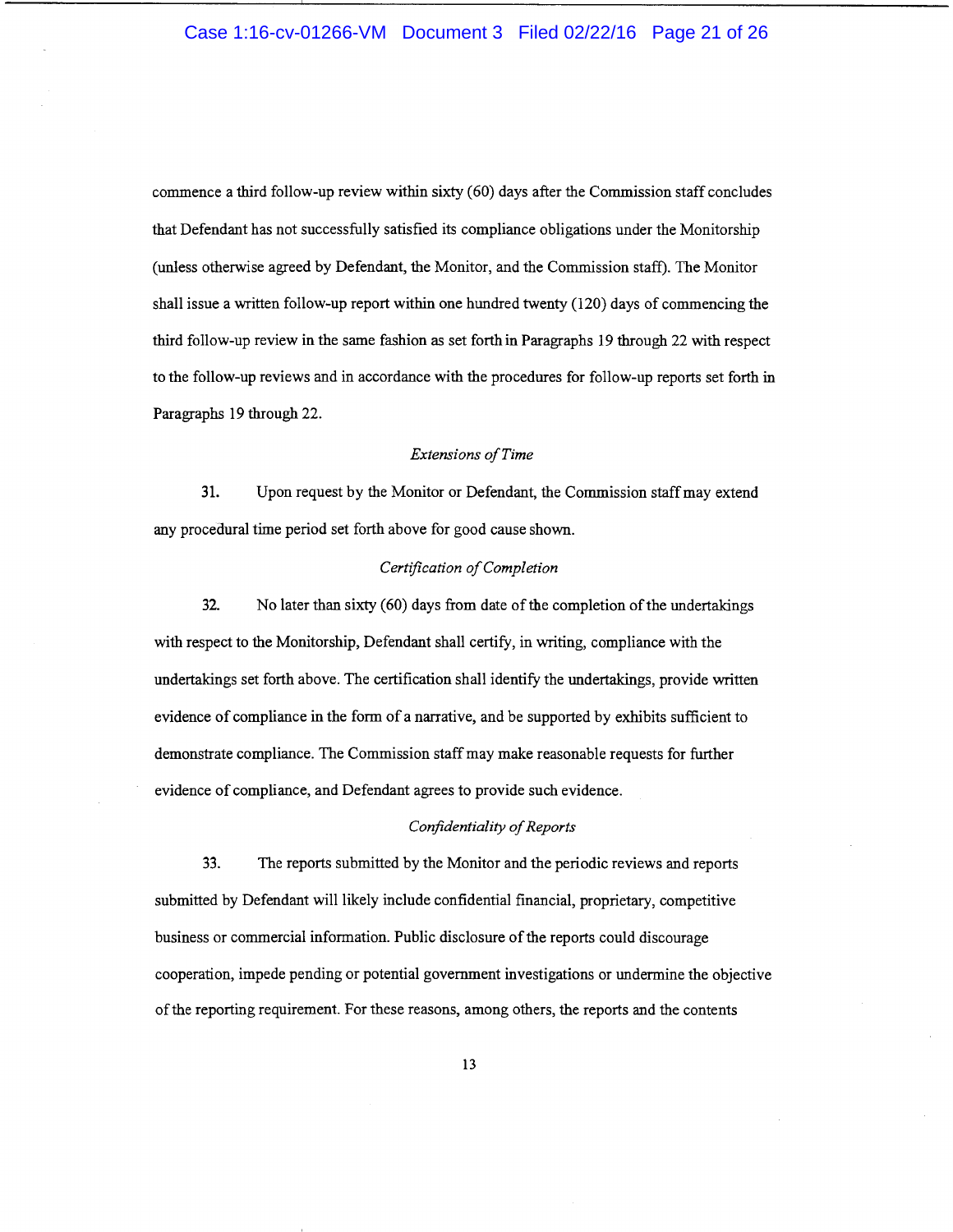## Case 1:16-cv-01266-VM Document 3 Filed 02/22/16 Page 22 of 26

thereof are intended to remain and shall remain non-public, except (i) pursuant to court order, (ii) as agreed to by the parties in writing, (iii) to the extent the Commission determines in its sole discretion that disclosure would be in furtherance of the Commission's discharge of its duties and responsibilities, or (iv) as is otherwise required by law.

## *Address for All Written Communications and Reports*

34. All reports or other written communications by the Monitor or Defendant directed to the Commission staff shall be transmitted to Charles Cain, Deputy Chief, FCPA Unit, Division of Enforcement, U.S. Securities and Exchange Commission, 100 F Street, N.E., Washington, D.C. 20549. A copy of the Certification of Completion and supporting materials shall also be transmitted to the Office of Chief Counsel of the Enforcement Division at the same address.

35. Defendant waives the entry of findings of fact and conclusions of law pursuant to Rule 52 of the Federal Rules of Civil Procedure.

36. Defendant waives the right, if any, to a jury trial and to appeal from the entry of the Final Judgment.

37. Defendant enters into this Consent voluntarily and represents that no threats, offers, promises, or inducements of any kind have been made by the Commission or any member, officer, employee, agent, or representative of the Commission to induce Defendantto enter into this Consent.

38. Defendant agrees that this Consent shall be incorporated into the Final Judgment with the same force and effect as if fully set forth therein.

39. Defendant will not oppose the enforcement of the Final Judgment on the ground, if any exists, that it fails to comply with Rule 65(d) of the Federal Rules of Civil Procedure, and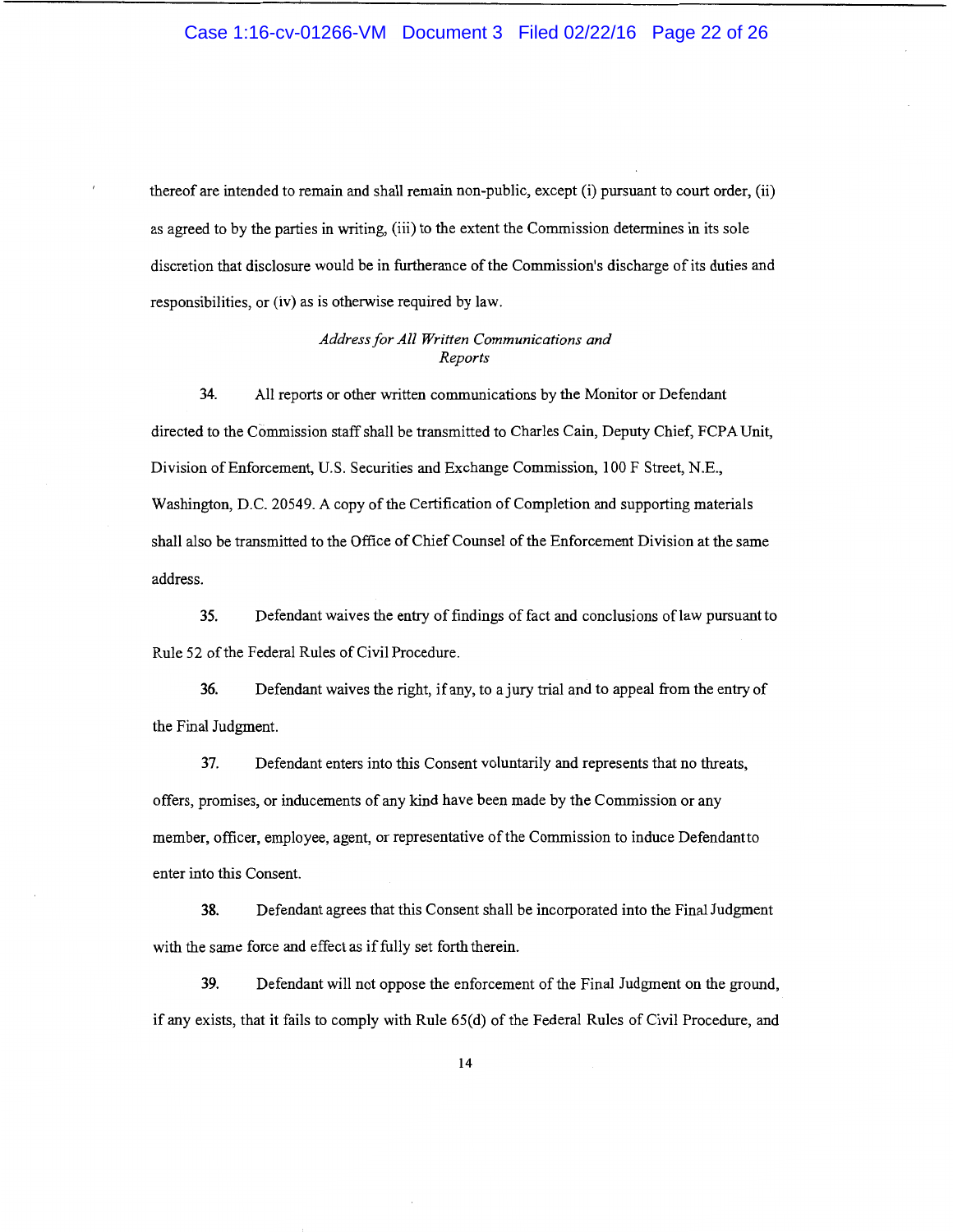hereby waives any objection based thereon.

40. Defendant waives service of the Final Judgment and agrees that entry of the Final Judgment by the Court and filing with the Clerk of the Court will constitute notice to Defendant of its terms and conditions. Defendant further agrees to provide counsel for the Commission, within thirty (30) days after the Final Judgment is filed with the Clerk of the Court, with an affidavit or declaration stating that Defendant has received and read a copy of the Final Judgment.

41. Consistent with 17 C.F.R. 202.S(f), this Consent resolves only the claims asserted against Defendant in this civil proceeding. Defendant acknowledges that no promise or representation has been made by the Commission or any member, officer, employee, agent, or representative of the Commission with regard to any criminal liability that may have arisen or may arise from the facts underlying this action or immunity from any such criminal liability. Defendant waives any claim of Double Jeopardy based upon the settlement of this proceeding, including the imposition of any remedy or civil penalty herein. Defendant further acknowledges that the Court's entry of a permanent injunction may have collateral consequences under federal or state law and the rules and regulations of self-regulatory organizations, licensing boards, and other regulatory organizations. Such collateral consequences include, but are not limited to, a statutory disqualification with respect to membership or participation in, or association with a member of, a self-regulatory organization. This statutory disqualification has consequences that are separate from any sanction imposed in an administrative proceeding. In addition, in any disciplinary proceeding before the Commission based on the entry of the injunction in this action, Defendant understands that it shall not be permitted to contest the factual allegations of the Complaint in this action.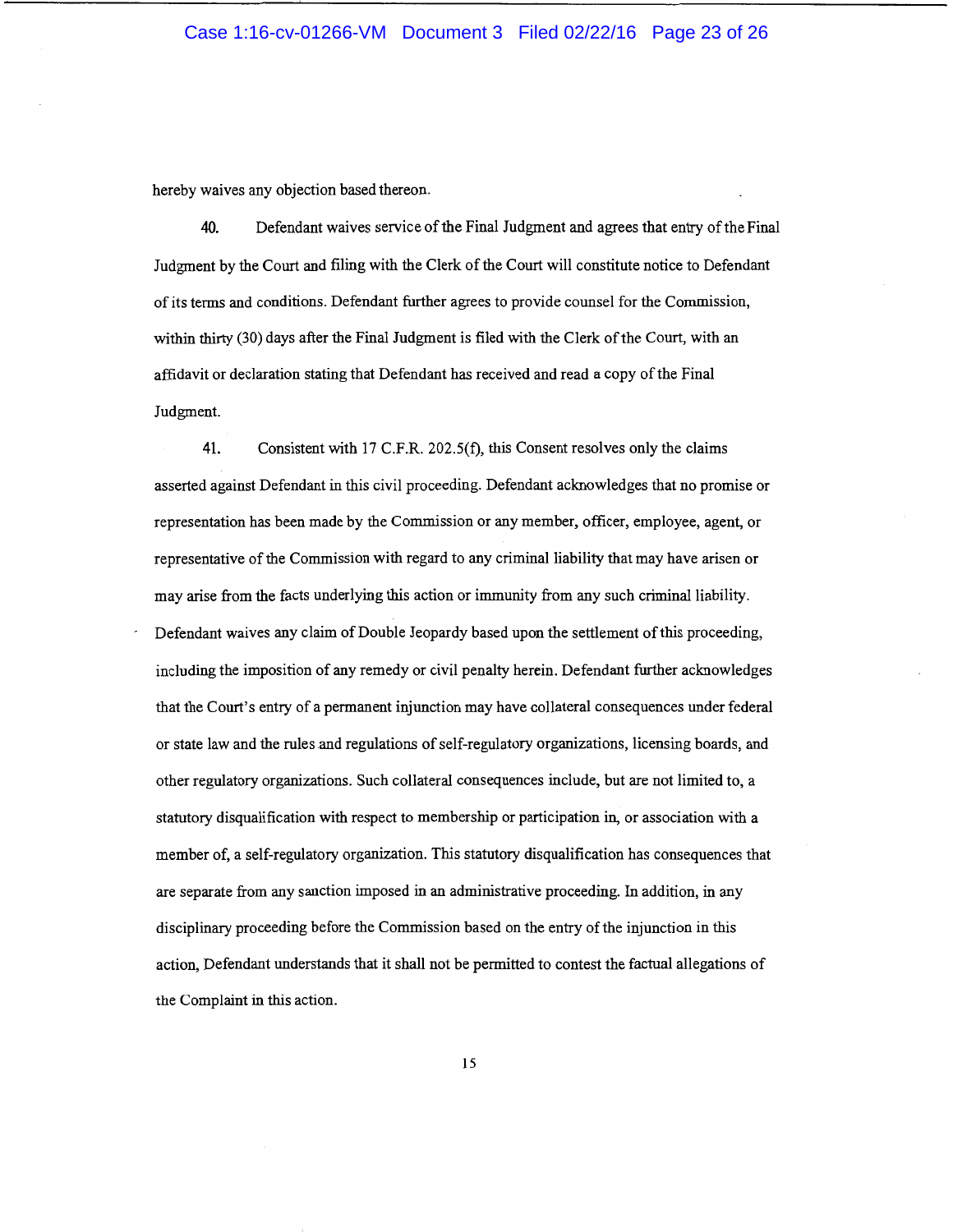# Case 1:16-cv-01266-VM Document 3 Filed 02/22/16 Page 24 of 26

42. Defendant understands and agrees to comply with the terms of 17 C.F.R. § 202.5(e), which provides in part that it is the Commission's policy "not to permit a defendant or respondent to consent to a judgment or order that imposes a sanction while denying the allegations in the complaint or order for proceedings." As part of Defendant's agreement to comply with the terms of Section 202.5(e), Defendant acknowledges the Deferred Prosecution Agreement for related conduct described in paragraph 2 above, and: (i) will not take any action or make or permit to be made any public statement denying, directly or indirectly, any allegation in the Complaint or creating the impression that the Complaint is without factual basis; (ii) will not make or permit to be made any public statement to the effect that Defendant does not admit the allegations of the Complaint, or that this Consent contains no admission of the allegations; and (iii) upon the filing of this Consent, Defendant hereby withdraws any papers filed in this action to the extent that they deny, directly or indirectly, any allegation in the Complaint. If Defendant breaches this agreement, the Commission may petition the Court to vacate the Final Judgment and restore this action to its active docket. Nothing in this paragraph affects Defendant's: (i) testimonial obligations; or (ii) right to take legal or factual positions in litigation or other legal proceedings in which the Commission is not a party.

43. Defendant hereby waives any rights under the Equal Access to Justice Act, the Small Business Regulatory Enforcement Fairness Act of 1996, or any other provision of law to seek from the United States, or any agency, or any official of the United States acting in his or her official capacity, directly or indirectly, reimbursement of attorney's fees or other fees, expenses, or costs expended by Defendant to defend against this action. For these purposes, Defendant agrees that Defendant is not the prevailing party in this action since the parties have reached a good faith settlement.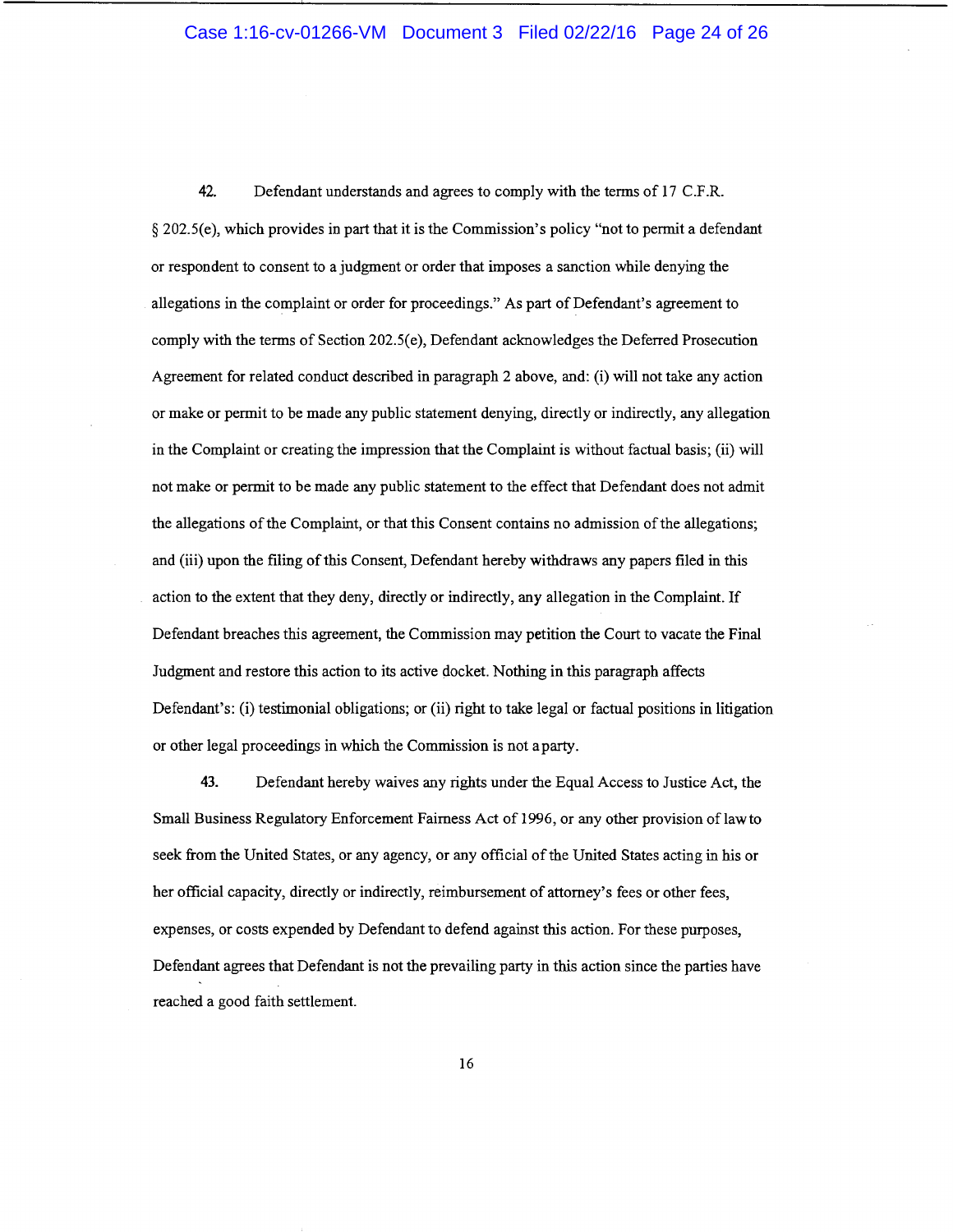Dated: FEBRUARY 10, 2016

VimpelCom Ltd.

By:

Scott G. Dresser Group General Counsel VimpelCom Ltd.

On *february*  $10^{14}$  2016, *Stolt* G. *Dresser*, a person known to me,

personally appeared before me and acknowledged executing the foregoing Consent with full authority to do so on behalf of VimpelCom Ltd. SLOT C, Pressex, a person known to me,<br>
Exhowledged executing the foregoing Consent with<br>
ECOM Ltd.<br>
CM and have and the property of the MOTAL CHAUDER<br>
Notary Public Notary Public, State of<br>
Commission expires:

Notary Public Commission expires:

ANKITA CHAUDHARY Notary Public, State of New York No. 01 CH6308896 Ouatified in New York County Commission Expires August 4, 2018

Approved as to form:

ens

Mark J. Rochon John E. Davis Miller & Chevalier Chartered 655 15th Street N.W. Washington, DC 20005

Attorneys for Defendant

 $\mathop{!}\limits_{\mathop{\longleftarrow}}$